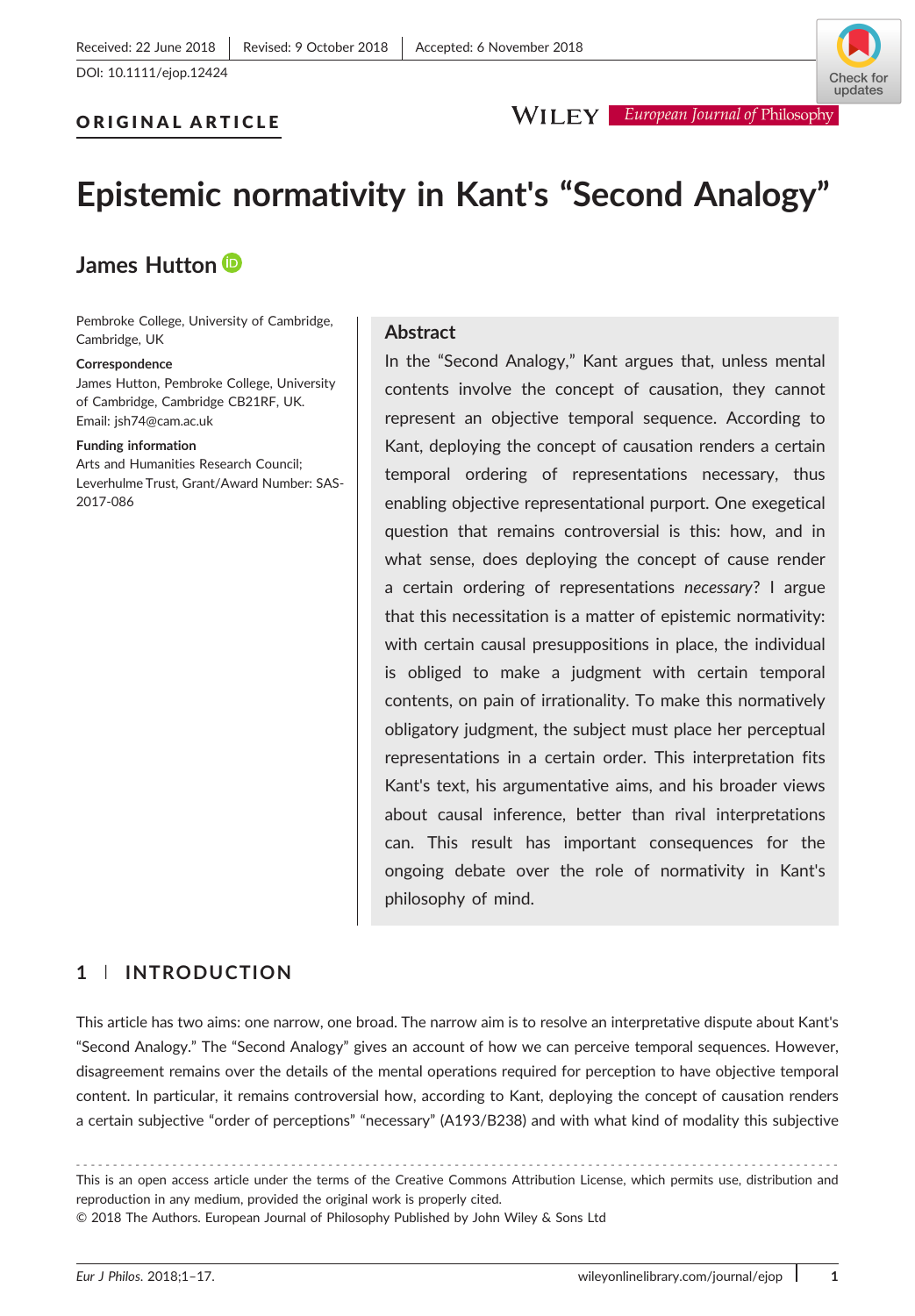order of perceptions becomes necessary. Building on existing scholarship, I argue that Kant's account turns on the inferential role of the concept of causation. Moving beyond existing scholarship, I argue that this inferential necessity applies to the subdoxastic level of perceptions as well as to judgments and that the modality in question is that of epistemic normativity.

This narrow exegetical conclusion connects with a broader debate about the role of normative notions in Kant's philosophy of mind. Recent decades have seen numerous attempts to interpret the project of the *Critique of Pure Reason* as fundamentally normative in character. Allison (2004) argues that it "involves a radical reconfiguration of epistemic norms" and "serves as the epistemological counterpart of the shift from heteronomy to autonomy, which is […] the essence of Kant's 'revolution' in ethics" (p. xvi). O'Neill (1989) holds that, for Kant, a "critique of pure reason" is a "(quasi‐)juridical or political task" (p. 9). McDowell (1994) reads Kant as attributing a normative status to all contentful mental representations, thereby giving a promising account of the relation between mind and world. More recently, Pollok (2017) has argued that the central claim of Kant's theoretical philosophy is that"synthetic judgments a priori must be acknowledged as the fundamental norms for our mathematical and empirical cognitions" (p. 2). These normative interpretations of Kant's project have primarily been advanced on the basis of general considerations about *KrV*. Allison and O'Neill highlight broad structural similarities between Kant's project in *KrV* and his practical philosophy. O'Neill also cites Kant's general methodological statements in the motto and prefaces to *KrV* and in its "Doctrine of Method" as well as his obscure doctrine that practical reason has "primacy" over theoretical reason (*KpV* 5:119). O'Neill, McDowell, and others also point to Kant's extensive use of juridical metaphors both in characterizing his own project and in distinguishing it from the non‐normative systems of Locke and Leibniz; and McDowell makes much of an alleged comparison between the "spontaneity" of the understanding and the freedom of practical reason. Pollok's (2017) interpretation is also based on a normative reading of spontaneity (p. 67) and on interpreting Kant's remarks about the "transcendental unity of apperception" as a claim about the normative "imputability" of judgments (p. 64).

The problem with relying on such "big picture" consideration is that they leave indeterminate the scope of normativity in Kant's project. Illustrating this dramatically, these normative interpretations differ widely over the breadth of normative import they find in *KrV*. O'Neill (1989) holds that only Kant's regulative principles and "maxims of judgment" are normative in character (p. 19), a position also endorsed by Mudd (2016, p. 12). Allison and Pollok hold that all of Kant's principles—the regulative principles of reason, the principles of the understanding, and even the principles of mathematics and science—are normative. Meanwhile, McDowell reads Kant as assigning a normative status to every intentional state, including intuitions. (Pollok [2017] appears also to hold that the "determination of sensibility" is subject to normative constraint [pp. 19, 224], but that this activity is inseparable from judgment [pp. 19, 226].) To move forward, such approaches must be augmented with detail‐oriented, bottom up investigations, which examine the viability of normative readings of particular aspects of Kant's philosophy.

Adding to the urgency of adopting a detail‐oriented approach, Tolley (2006) has shown that there are tight limitations on the kinds of normative reading that are tenable. Focusing on Kant's logic, Tolley argues that the mind must be capable of deviating from a set of laws, if those laws are to serve as normative imperatives for the mind's operations. The devil is likely to lie in the detail of any normative reading, so proponents of normative interpretations must carefully specify the type of normativity in question and the relation between the normative standards and the actual operations of the mind. Existing work that exemplifies a detail‐oriented approach includes O′Neill's (1989) discussion of the "maxims of common human understanding" (pp. 25f.), Ginsborg's (1997) reading of Kant on empirical concept formation, Mudd's (2016) account of the normativity of the regulative principles, and Tolley's (2006), Lu‐Adler's (2017), and Leech's (2017) discussions of normativity in Kant's logic. The latter four are especially clear in detailing the relation between normative rules and mental activities. The present article advances the debate over normativity in Kant's philosophy of mind in the same way: by offering a bottom‐up account of the role of normativity in the mental activities discussed in the "Second Analogy." My exegetical conclusion has important consequences for identifying the range of mental operations that, according to Kant, are subject to normative constraint. It shows that the mental operations responsible for "empirical cognition" must be subject to normative standards and that this includes certain activities of the "power of the imagination," by means of which a temporal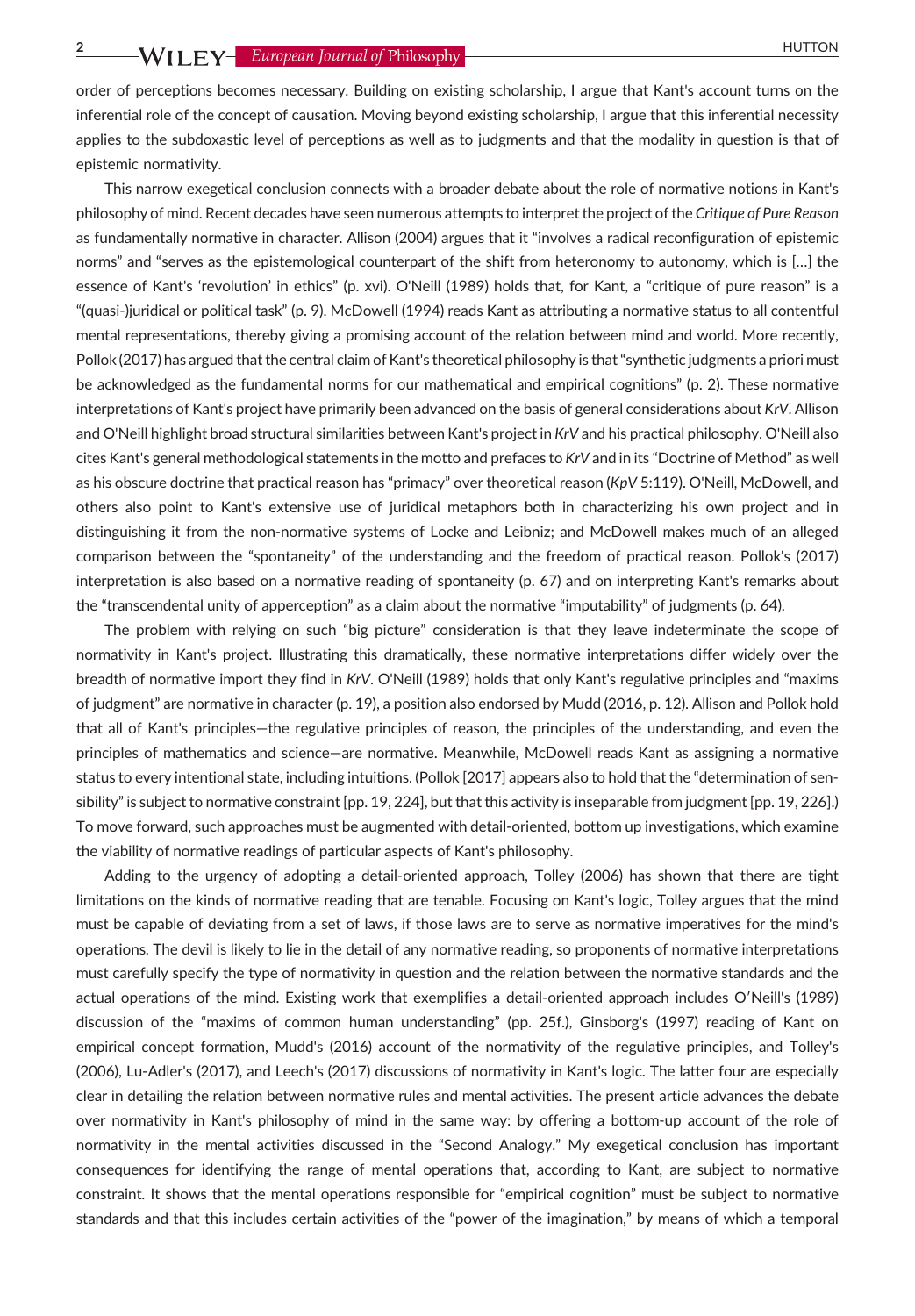structure is imposed on sensible material (thus providing some support for views like McDowell's and Pollok's, according to which the "determination of sensibility" is subject to normative standards).

My argument runs as follows. Section 2 sketches the argument of the "Second Analogy" and locates the factor requiring further elucidation: the necessitation of a subjective ordering of perceptions. Section 3 presents the two major routes to explaining this notion—*causal* and *conceptual* accounts—and presents grounds for pursuing the latter. Section 4 provides compelling textual evidence for the existing view that it is the inferential role of the concept of cause that equips it for enabling objective temporal representation and moves beyond existing scholarship to explain how this could impose necessity on a subjective ordering at the pre-judgmental level of perceptions. I argue that, on Kant's account, a subject who makes the presuppositions that Xs cause  $\text{ABs}^1$  and that X obtains is thereby "inferentially necessitated" to draw the conclusion that event AB occurs and that making the empirical judgment that AB occurs requires an act of synthesis in which the subject places her perceptions in a certain order. Section 5 clarifies the notion of "inferential necessitation." The text of the "Second Analogy" and Kant's characterizations of logical laws strongly suggest that causal presuppositions make it *normatively* necessary for the subject to judge that AB occurs and hence to place her perceptions in a certain order. In contemporary parlance, the necessity of the "order of perceptions" is a matter of epistemic normativity. Section 6 deals with an objection to the claim that inference could be subject to normative standards. Section 7 concludes by tracing the consequences of the article's findings.

# **2** | **THE ARGUMENT OF THE "SECOND ANALOGY"**

The "Second Analogy" examines the preconditions for representing objective temporal sequence. Let's illustrate the problem with an example: Jones watches his beloved snowman melt. For this to happen, Jones must have a mental representation with three features: (a) it must represent the initial state, that is, the snowman standing tall; (b) it must represent the subsequent state, that is, the melted snowman; and (c) it must represent the initial state as preceding the subsequent state. The problem is to explain how a mental state could represent (c), that is, the objective temporal relation between the two states.

Kant's discussion begins with a negative point: representation of objective temporal relations cannot be achieved simply by the fact that the representations of the two states occur successively in the mind. Although Jones perceives the snowman standing tall at  $t_0$  and perceives the melted snowman at  $t_1$ , this mere successiveness is insufficient for the representation of objective temporal sequence, because successiveness is ubiquitous: "[t]he apprehension of the manifold of appearance is always successive"  $(A189/B234)<sup>2</sup>$  Perceptual contents occur sequentially in the mind even when they represent coexistent, enduring features, as when one successively sees the different parts of a large house (A190/B235, A192f./B237f.). Since perceptions are always successive, even when the states perceived in fact coexist, successiveness of perceptions cannot have the semantic significance of denoting objective succession, as opposed to coexistence.<sup>3</sup> Kant emphasizes that it is the "arbitrariness" of the subjective sequence that renders it insufficient to carry objective representational purport: "The subjective sequence […] alone proves nothing about the connection of the manifold in the object, because it is entirely arbitrary." (A193/B238) This arbitrariness results from the fact that, according to Kant, temporal relations among perceptual contents are introduced by the faculty of imagination, which is capable of placing them in any order:

*Connection [e.g. of "two perceptions in time"] is not the work of mere sense and intuition, but is here rather the product of a synthetic faculty of the imagination, which determines inner sense with regard to temporal relations. This [i.e. the imagination] […] can combine the two states in question in two different ways, so that either one or the other precedes in time. (B233, cf. A201/B246)*

To illustrate, let's return to Jones. At t<sub>0</sub>, Jones has a perception of the snowman standing tall (A) and at t<sub>1</sub> of the melted snowman (B). A necessary condition of Jones's representing the event of the snowman melting is that, while seeing the melted snowman, he is also conscious that previously the snowman was standing tall. This would, according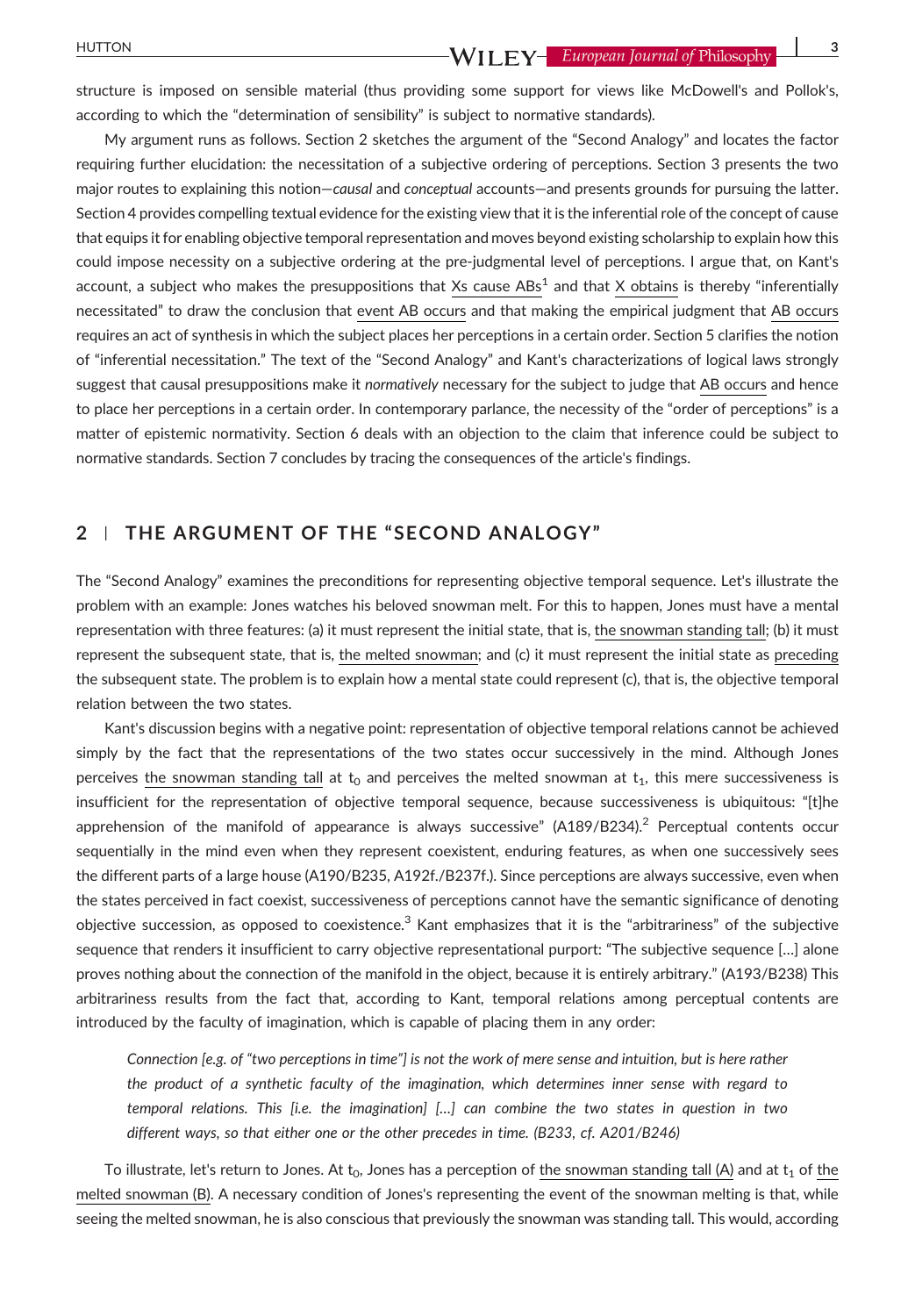to Kant, require Jones's imagination to reproduce the perceptual content A, placing it before perception B in Jones's inner sense. Yet the imagination has the power to freely combine sensory material. At  $t_1$ , when it is in possession of all the relevant sensory material, the imagination can thus produce either subjective ordering—A then B, or B then A —with equal ease. Unless something removes this arbitrariness of subjective order, the subjective order cannot have the semantic significance of denoting the objective order in which states succeed each other.

Kant's positive account is that when the subjective order of perceptions is a necessary order, it can have the significance of denoting an objective temporal relation. Under certain conditions, the subjective order is irreversible—not arbitrary but necessary. This enables the perceptual representation of objective sequence. Cases in which we represent events as happening are distinguished by the fact that there is only one order in which the perceptual contents can be arranged:

*If in the case of an appearance that contains a happening [i.e. an event] I call the preceding state of perception A and the following one B, then B can only follow A in apprehension, but the perception A cannot follow but only precede B. (A192/B237)*

Kant illustrates this with the example of "a ship driven downstream" (A192/B237). In such cases, the subjective order is "determined," "bound down," or rendered "necessary," so that we are "necessitate [d] [...] to observe this order of the perceptions rather than another" (A196/B242; cf. A193/B238, A198/B243). This makes possible the representation of objective sequence. To enable objective temporal representation, something must render the subjective order of perceptions necessary.

This brings us to our central exegetical questions. What does it take for a subjective order of perceptions to be rendered necessary? What kind of mental operations are required, and how do they impose necessity on the subjective order? Furthermore, what kind of necessity is thereby imposed? My aim is to provide detailed answers to each of these questions.

Before proceeding, I will lay down a desideratum for the adequacy of any interpretation. Kant's discussion of objective temporal representation forms part of his argument for a synthetic a priori principle, namely, the Causal Principle (i.e., that, within the domain of appearances, every event has a cause). Therefore, we should strongly prefer interpretations which fit Kant's account of the necessitation of the subjective order into an internally coherent argument for the Causal Principle.

# **3** | *CAUSAL* **VERSUS** *CONCEPTUAL* **INTERPRETATIONS OF THE NECESSITATION OF A SUBJECTIVE ORDER**

I now present the two families of interpretation that have dominated the literature, vis-à-vis the necessitation of the subjective order. Note that much of the work on the "Second Analogy" avoids taking a stand on the nature of this necessitation, focusing instead on the relationship between perceiving particular events and discovering specific causal laws (e.g., Buchdahl, 1969; Friedman, 1992) or whether Kant's conclusion has ontological or merely epistemological import (e.g., Guyer, 1987, ch. 10; Watkins, 2005, ch. 3) without detailing the theory of mental operations underlying Kant's discussion. The work that does give an account of the necessitation of a subjective order falls neatly into two camps. C*ausal* readings hold that it is the causal relations between the perceived states and the subject's perceptions that fix a certain subjective order of perceptions as necessary. *Conceptual* readings hold that it is the conceptual role of the concept of causation that imposes necessity on an order of perceptions. My aim in this section is to justify pursuing a *conceptual* reading by exhibiting grounds for scepticism about *causal* readings. Readers already convinced that the necessity of the subjective order arises due to the conceptual role of the concept of cause may skip to Section 4.

The most famous among *causal* readings is Strawson's (1966, pp. 133–140). Strawson argues that the causal dependence of perception upon worldly states, along with some modest assumptions about the causal chains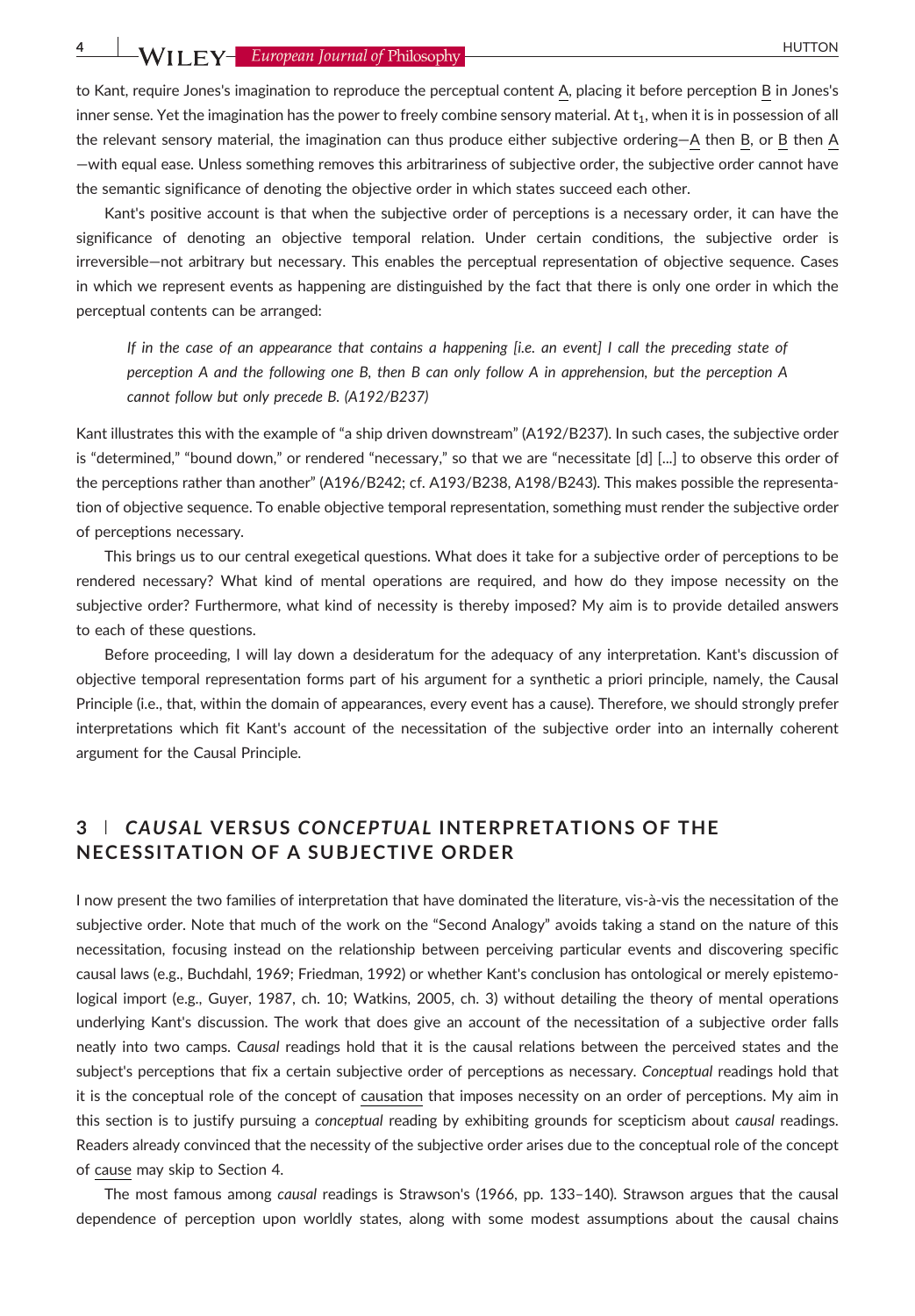involved, entails that, whenever we perceive an event, the subjective order of perceptions is causally necessary.<sup>4</sup> However, he holds that the only way to get from this result to the Causal Principle is via a "non‐sequitur of numbing grossness." According to Strawson, Kant simply conflates the causal necessitation of the subject's perception of the event with the causal necessitation of the event itself. The same charge of non sequitur is found in the *causal* readings of Lovejoy (1906), Pritchard (1909, pp. 288–91), Broad (1978, p. 168), and Walker (1978, p. 100). In accordance with the aforementioned desideratum, we should strongly prefer alternative readings if they are able to provide an interpretation with greater internal coherence.

Beck's (1978) *causal* reading seeks to avoid saddling Kant with a non sequitur. Beck argues that we must postulate causal connections between observed events, not just between those events and our perceptions, in order to recognize their objective order. His reconstruction runs as follows:

- 1. Our subjective order [A then B] fails to differentiate between two objective orders-AB and BA. To recognize<sup>5</sup> objective order AB, we need some way of ruling out the possibility that B precedes A.
- 2. Supposing that A causes B is necessary and sufficient for ruling out the possibility that B precedes A (p. 133), because "the schema of the concept [of causation] is [AB]-irreversibly" (p. 151).
- 3. Therefore, we can rule out the possibility that B precedes A if and only if we suppose that A causes B.
- 4. Therefore, we can recognize the objective order AB if and only if we hold that A causes B.

This is a definite advance on Strawson: from (4) it follows that all recognizable temporal sequences are causal sequences —a promising step towards proving the Causal Principle. However, Beck's reconstruction is inadequate in other respects. One glaring problem is that (2) is indefensible. That events of type A cause events of type B does not entail that B cannot precede A. Consider an oscillating system (e.g., a pendulum), in which one half of the cycle (a swing to the left) gives rise to an event qualitatively identical to the one that caused it (a swing to the right).<sup>6</sup> Perhaps Beck's reading can be rescued by reading A and B as referring to event-tokens rather than -types. It seems doubtful that this could be Kant's meaning given his frequent insistence that what is required is a causal "rule" (e.g., A193/B238). Moreover, there are further interpretative problems that this would not fix. Beck's reconstruction centres on a model in which we determine the order of two events by identifying a causal relation between them, whereas the dominant focus of Kant's treatment is the case in which we identify an objective change, that is, a single event, due to its being caused by some other state or event (cf. Guyer, 1987, p. 240). Therefore, we should not be satisfied with Beck's reconstruction.

Van Cleve (1999, pp. 128–132) attempts to repair Beck's reconstruction by adopting the model of a cause triggering a change from A to B, rather than a causal relation between A and B, and by revising the notion of "irreversibility" at issue. However, in his revised reconstruction, it is the conceptual role of causal presuppositions, rather than *de facto* causal relationships, which imposes the required structure of necessity on the subjective order. Therefore, Van Cleve in effect abandons the *causal* reading in favour of a *conceptual* approach.7

No attempt to explain the necessitation of a subjective order as arising from causal relations between the perceived events and the subject's perceptions has succeeded in finding an internally coherent argument for the causal principle, despite repeated attempts.<sup>8</sup> This is in sharp contrast to *conceptual* readings, which have found much to endorse in Kant's argument. According to *conceptual* readings (e.g., Allison, 2004; Longuenesse, 2005; Melnick, 1973), when Kant speaks of the order of perceptions as being irreversible, this is not a matter of causal necessitation of the acts of perceiving. Instead, it is an upshot of the conceptual role of the concept of cause. On this view, the mental operation of applying the concept of cause imposes necessity on the temporal order of one's perceptions.

Recent versions of the *conceptual* reading (Allison, 2004, p. 252; Longuenesse, 2005, p. 241) have converged on a coherent reconstruction of Kant's argument for the Causal Principle:

- 1. To represent an event, the subjective order of perceptions must be irreversible.
- 2. For the subjective order of perceptions to be irreversible, they must be subsumed under the schema of causality.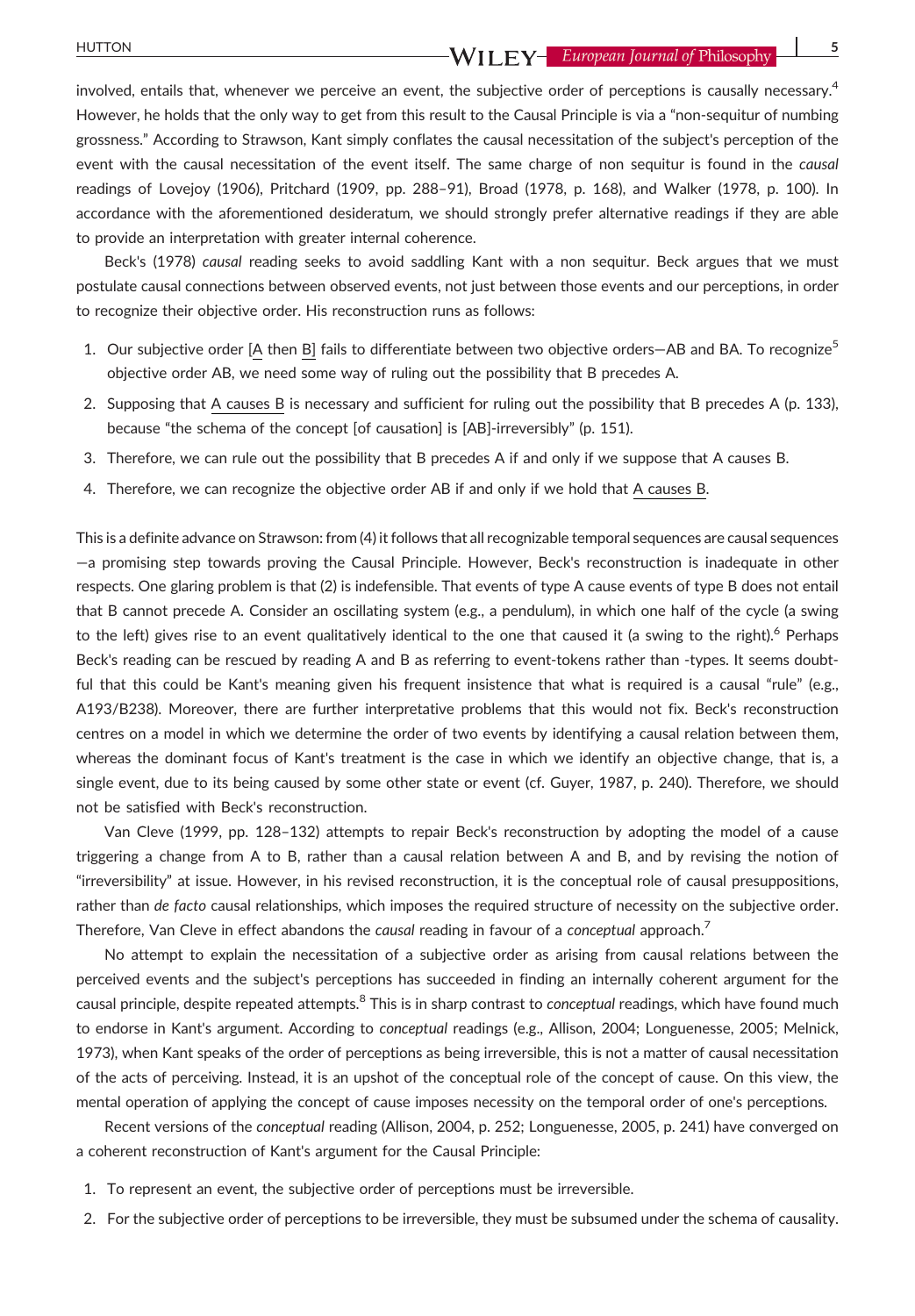- 3. Therefore, application of the schema of causality is a necessary condition for the experience of an event.
- 4. Therefore, restricting the domain to appearances (i.e., objects of possible experience), every event has a cause.

This reconstruction is well supported textually. Longuenesse (2005, pp. 253–258) identifies five expositions of this form of argument in the "Second Analogy" chapter, on the basis of close reading.

It is a considerable strength that *conceptual* readings allow for a highly coherent reconstruction, well supported by the text. However, thus far they have been less successful in spelling out the nature of the necessitation of the subjective order. Allison (2004) provides little explanation, simply stating that necessity is introduced when we "subsume [perceptions] under […] the schema of causality" (p. 252). Longuenesse gives more explanation, but recent scholarship has deemed her account to be "less than pellucid" (Osborne, 2006, p. 420). Therefore, in what follows, I will pursue a *conceptual* reading, with the aim of explaining fully how the concept of cause generates this necessitation and what form of necessity arises.

## **4** | **SUBJECTIVE NECESSITATION AS INFERENTIAL NECESSITATION**

Our aim is to understand how deploying the concept of cause imposes necessity on the subjective order of perceptions. I begin by looking for textual clues.

### **4.1** | **Textual evidence**

The "Second Analogy" chapter contains five expositions of Kant's argument for the Causal Principle. These share a common argumentative structure, but Kant adds various pieces of additional information with each attempt. In particular, the second and third expositions of the argument<sup>9</sup> provide more detail about how the mind operates in cases where it succeeds in representing an event or objective sequence.

*If, therefore, we experience that something happens, then we always presuppose [*voraussetzen*] that something else precedes it, which it follows in accordance with a rule. […] [O]nly under this presupposition [*Voraussetzung*] alone is the experience of something that happens even possible. (A195/B240)*

*As soon as I perceive or presuppose [*voraus annehmen*] that there is in this sequence a relation to the preceding state, from which the representation follows in accordance with a rule, I represent something as an occurrence. (A198/B243)*

In both passages, Kant states that cases of successful event‐representation are distinguished by the subject making a certain sort of "presupposition." This presupposition (a) concerns the existence of some "preceding state," and (b) there is "a rule" such that, given the preceding state, the event must follow. When we compare (b) with Kant's analysis of the concept of causation, we see that it is simply the presupposition that the preceding state causes the event. Kant describes the "schema of cause" as "the real upon which, whenever it is posited, something else always follows. It therefore consists in the succession of the manifold insofar as it is subject to a rule" (A144/B183). (Kant equates the term "succession" with "change" (B233), which the "First Analogy" has shown to be equivalent to "event".) So what Kant is saying is that in order for a subject to represent the event AB, she must presuppose (a) that some state X obtains and presuppose the causal rule (b) that Xs cause ABs.<sup>10</sup> For example, in order for Jones to represent the snowman melting, Jones must presuppose that some state obtains with respect to the snowman and that this kind of state causes such objects to melt. It might be that Jones already believes a causal rule, such as that sunshine causes objects made of snow to melt and judges that the sun is shining on the snowman on the basis of perception. (This explains Kant's phrasing, "perceive or presuppose," in the third exposition (A198/B243).) But Kant also allows the possibility that the subject does not know what state causes the event (A199/B244), in which case the content of Jones's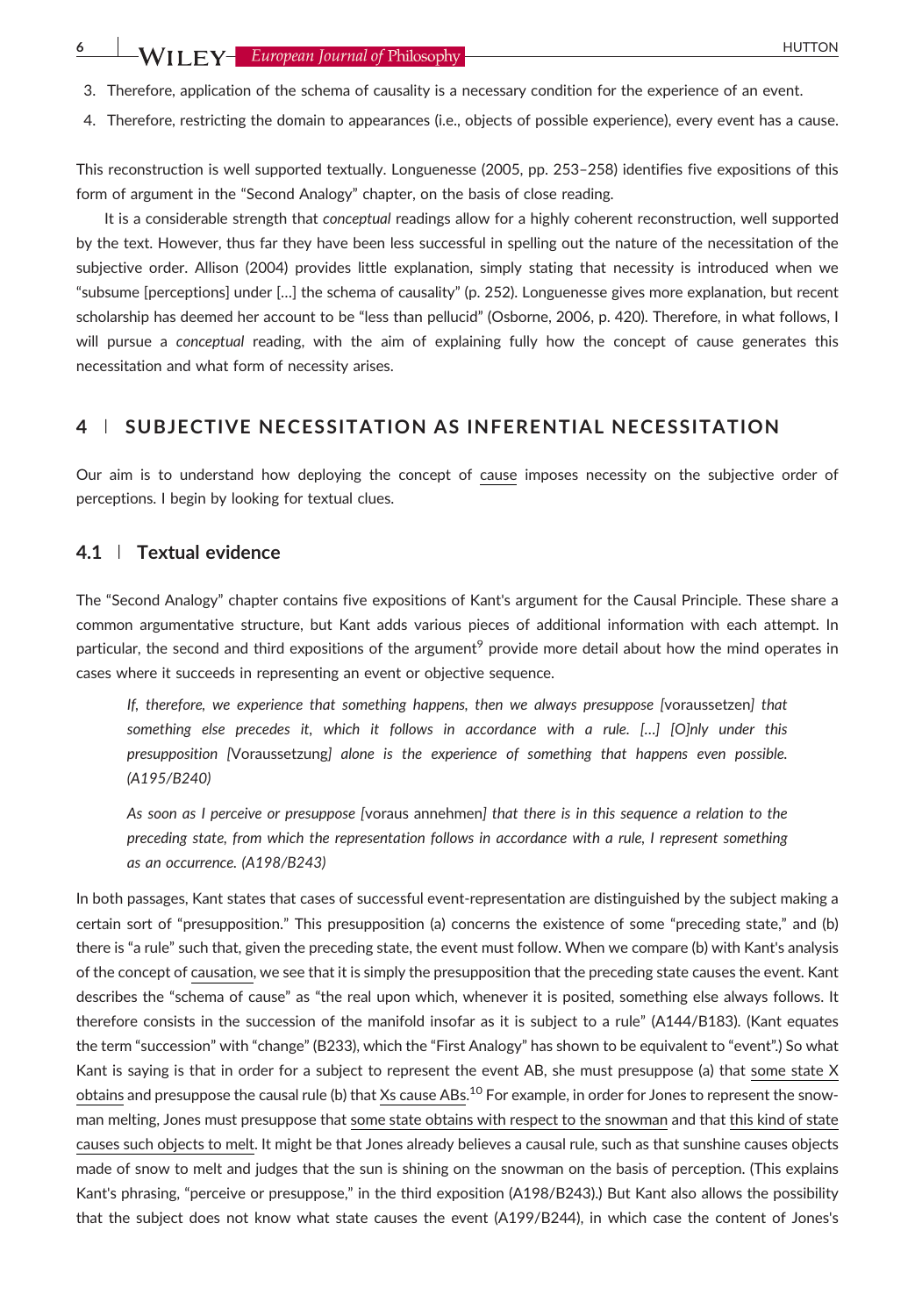presuppositions would be that some unknown state obtains with respect to this snowman and the causal rule that that type of state causes snowmen to melt. $^{11}$ 

How do subjects select specific causal presuppositions, and what is their justification in doing so? Kant's answer comes not in the "Second Analogy" but in his account of the "regulative principles" in the "Appendix to the Transcendental Dialectic" and the "Introduction" to *KU*. Kant gives a normative account rather than a description of our actual hypothesis‐forming process (*KU* 5:182). He provides a transcendental argument for our entitlement to select more "unified" theories, for example, by preferring theories that describe a world governed by a smaller number of more general causal laws (A650/B678; *KU* 5:182).12 Kant insists (A651/B679) that we do not antecedently perceive events to which we try to fit our hypotheses. Instead, the very process of converting sensory material into representations of events must take place against a background of framing causal hypotheses, which always remain subject to later revision. Both in selecting and in revising our bodies of causal hypotheses and judgments about events, we tend to prefer simpler, more unified theories and are entitled to do so. A full understanding of Kant's account of hypothesisformation would require arbitrating the debate over the move from causal rules to universal laws: do subjects begin with mere causal rules that are only later replaced by universal laws, or does the "Second Analogy" already entail a subject forming hypotheses about universal laws? I lack space to resolve this here (cf. endnote 10).

We now have a partial account of the mental activities that enable the representation of objective temporal sequence: to represent an event AB, the subject must presuppose X and Xs cause ABs. However, further clarification is still needed. How and in what sense do these causal presuppositions render a certain ordering of perceptions necessary?

# **4.2** | **Causation and hypothetical inference**

Some commentators have suggested that the inferential role of cause is what equips it to enable temporal representation. Melnick (1973) emphasizes that "a causal law is precisely a rule that allows us, on the basis of features of appearances, to conclude to a certain temporal ordering of appearances" (p. 91). Longuenesse (2005) espouses a similar view, though some critics have found her proposal hard to decipher (Osborne, 2006, p. 420). This subsection defends the view that the inferential role of cause is crucial, while Section 4.3 goes beyond existing proposals to explain how this relates to the pre‐judgmental level of the ordering of perceptions.

There is considerable textual evidence that it is the logical structure that the concept of cause embodies and the form of inference it supports that is decisive. Kant draws a close connection between the concept of causation and the logical structure of the hypothetical conditional. In his derivation of the "Table of the Categories" (A80/B105) from the "Table of Judgments" (A70/B95), the pure concept of cause and effect corresponds to the logical structure of the "hypothetical" proposition (A70/B95, A73/B98). Kant's hypothetical conditional expresses a non‐truth‐functional "connection [*Verknüpfung*]" between its antecedent and consequent, which Kant calls "consequence [*Consequenz*]". When the antecedent holds, the consequent also holds, and the former is the "ground [*Grund*]" of the latter (*Log* 9:105–106; cf. Longuenesse, 2005, pp. 236–238). According to Kant, causal judgments are a species of hypothetical judgments. Therefore, to make the causal judgment that X causes Y is a fortiori to make the hypothetical judgment that if X, then Y (where this involves a non‐truth‐functional grounding connection).

In its schematized form, the concept of causation adds further spatio-temporal content to this logical structure. Specifically, the antecedent is restricted to "the real" (A144/B183), that is, states of objects "in time" (A143/B182); the consequent is restricted to temporal "successions" (A144/B183), which Kant equates with "changes" or "events" (see above); and the grounding connection between them (i.e., "consequence") is restricted to a certain direction in time, such that the event "follows" the triggering state  $(A144/B183)$ .<sup>13</sup> As with all categories, this process of schematization leaves the "logical meaning" of the concept of cause intact—it in no way lessens the connection between causal judgments and hypothetical judgments. Schematization merely adds extra content, which "restricts" the sphere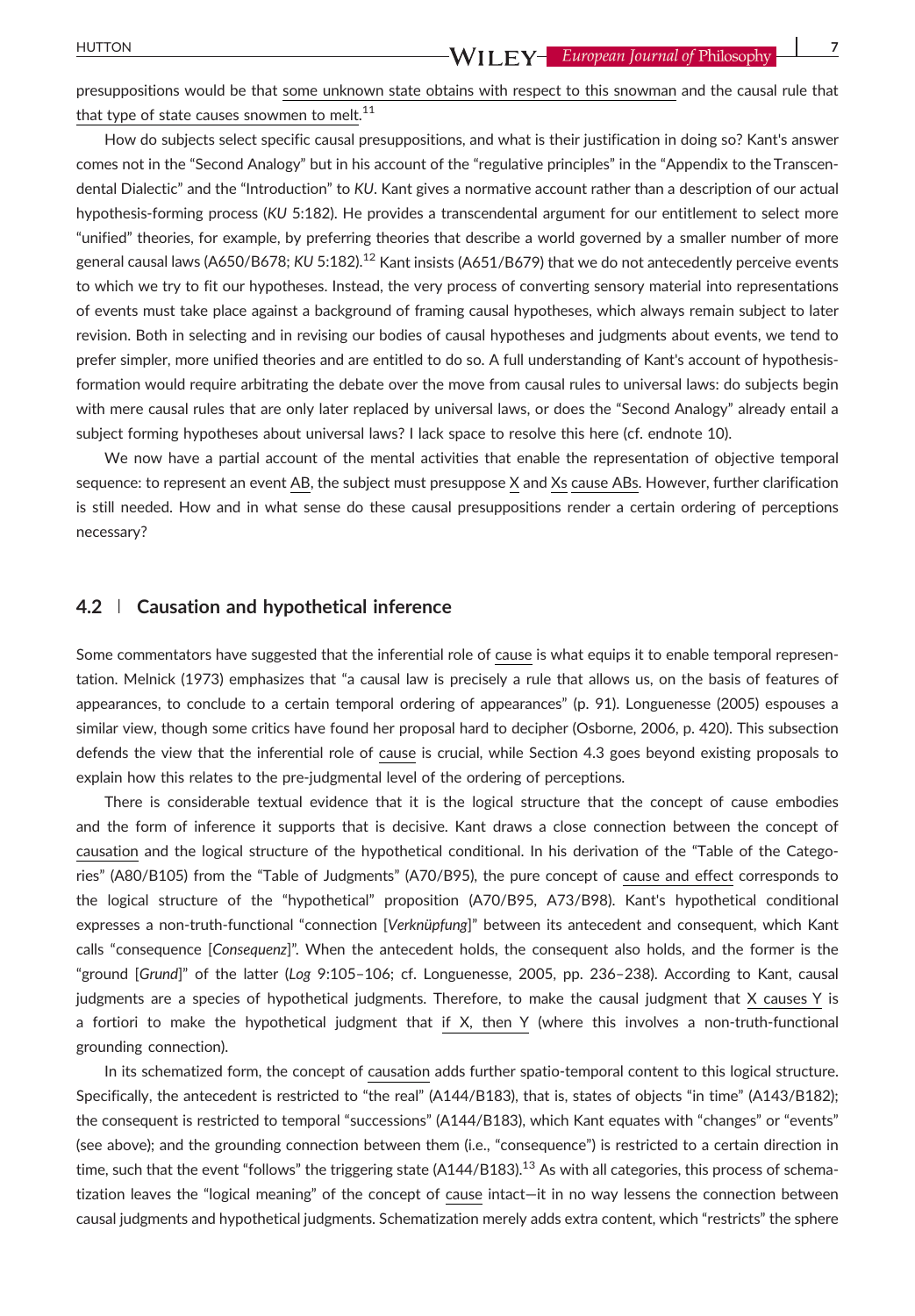of possibilia falling under the concept, while enabling the application of these pure concepts to objects of experience (A146f./B185f.).

Given that causal judgments embody hypothetical conditionals, it follows that they support a kind of inference, namely, the hypothetical syllogism. In the *Jäsche Logic*, Kant describes how hypothetical conditionals support two valid forms of inference: *modus ponens* and *modus tollens* (9:106). As one would expect given the intimate relation between causation and the hypothetical conditional, Kant frequently associates causal judgments with just these kinds of inference. He writes that the "concept of cause" is the concept of "something that allows an inference to the existence of something else" (A243/B301), that it is "required" for us to be able to "*infer* a consequence from the existence of given determinations of things" (*KpV* 5:51, amended, emphasis in original), and that "what the concept of cause says" is "that one thing [is] such that, if it is posited, a second thing must thereby necessarily be posited" (*Prol* 4:257; cf. *G* 4:446). He equates the applicability of the "concept of causality" with the viability of inferences of the form "because one thing A is posited, another thing B must also necessarily be posited" (*KpV* 5:53).14 Commenting on the *Prolegomena* passage, Longuenesse (2005) notes that Kant's phrasing "reproduces, almost word for word, Christian Wolff's description of the inference in *modus ponens* in a hypothetical syllogism", namely, "If, in a hypothetical syllogism, the antecedent is posited, the consequent must also be posited" (p. 235).

Kant's view is that the judgment that Xs cause ABs involves the same logical content that is involved in the hypothetical conditional if X, then AB. A fortiori, this causal judgment is subject to the same inference-rules as the hypothetical conditional. In particular, it supports an inference in *modus ponens*: if a subject believes that Xs cause ABs and now posits that X obtains, then she "must necessarily posit" that AB occurs.

What are the consequences of this for our understanding of the "Second Analogy"? We can now clearly see the relation between the causal presuppositions identified above and the representation that AB occurs. The presuppositions that Xs cause ABs and that X obtains serve as the premises of a hypothetical syllogism, of which the judgment that AB occurs is the conclusion. This reading is supported by Kant's use of the language of a hypothetical syllogism in *modus ponens* in the fourth exposition<sup>15</sup> of the argument of the "Second Analogy": "something [i.e. some state] ... precedes, and when this is posited, the other [i.e. the event] must necessarily follow" (A201/B246). Any subject who assents to those presuppositions must draw the conclusion that AB occurs. To capture Kant's language of what the subject "must necessarily posit," we can say that it is "inferentially necessary" for a subject who makes these presuppositions to draw the conclusion that AB occurs. Returning to our example, now that Jones believes (a) that the sun is shining on this snowman and (b) that sunshine causes snowmen to melt, it is inferentially necessary for him to draw the conclusion (c) that this snowman melts.

We now have a well-motivated account of how the conceptual role of cause imposes a kind of necessity on the subject's mental activities. When she deploys the concept in certain causal presuppositions, it becomes inferentially necessary for her to judge that a certain event has occurred. We are well on our way to a fully explicit account of how the concept of cause can render the subjective order of perceptions necessary, but some questions still remain. First, how does the inferential necessitation of making a judgment relate to the ordering of perceptions (Section 4.3)? Second, what kind of modality is at stake in this notion of inferential necessity (Section 5)?

### **4.3** | **Inferential necessitation of a subjective order of perceptions**

In the previous subsection, I argued that the causal presuppositions X obtains and Xs cause ABs make the judgment that AB occurs inferentially necessary. Does this suffice for rendering the subjective order of perceptions necessary? What we have said so far has dealt only with the doxastic level of "judgments [*Urteile*]", while Kant's argument seems to turn on the subdoxastic level of "perceptions [*Wahrnehmungen*]". Kant holds that inferences always operate at the level of judgments (*Log* 9:114), so it is not obvious how the inferential role of these causal presuppositions could relate to the level of "perceptions." My task in this subsection is to explain how the inferential necessitation of a judgment translates into the necessitation of a subjective order of perceptions.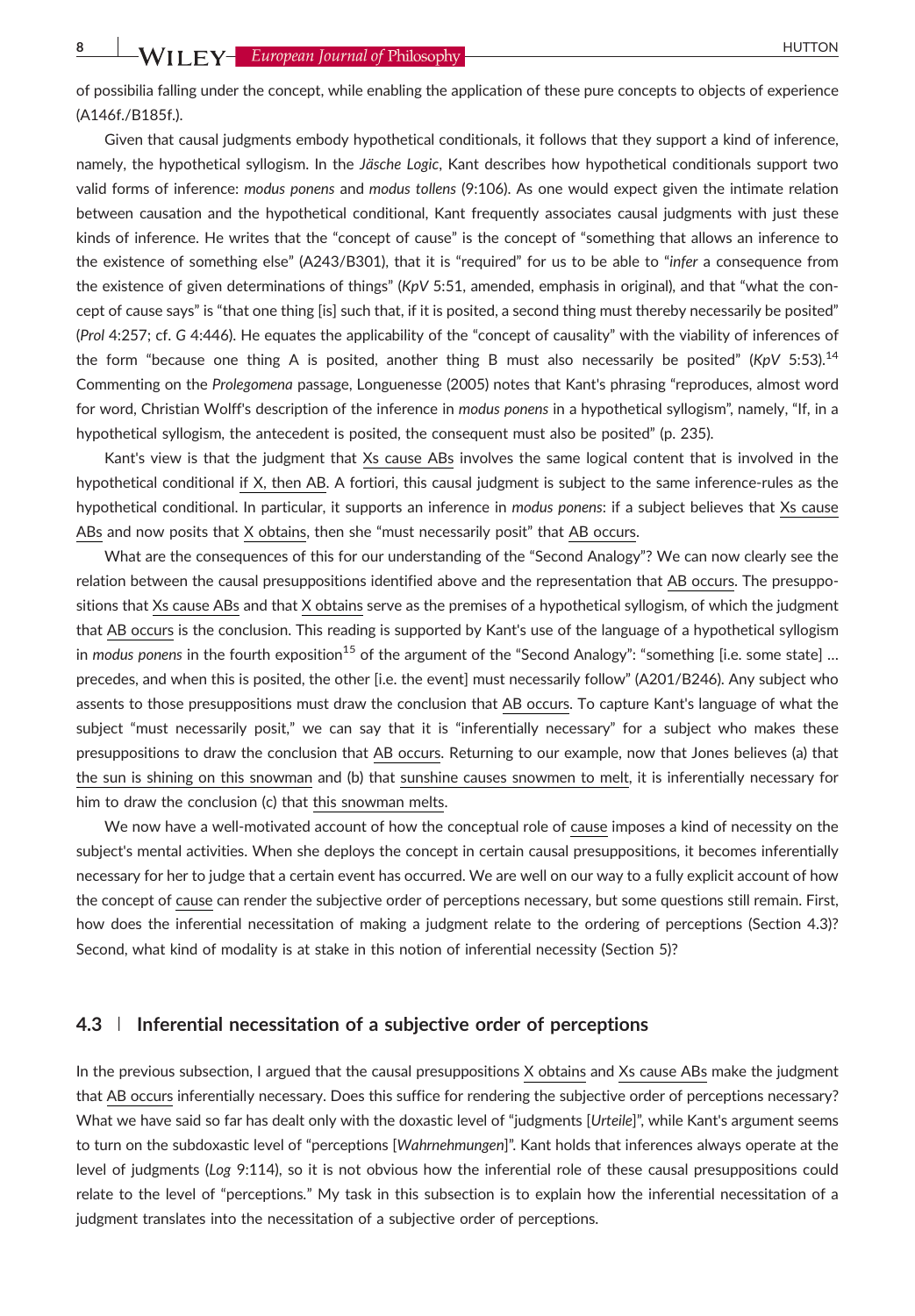# HUTTON **9**

One possibility is to revise our interpretation of the argument, taking Kant's subject matter to be the necessitation of judgments, rather than the necessitation of an ordering of perceptions. On this reading, having explained the inferential necessity of judging that AB occurs, our interpretative task would be complete.<sup>16</sup> There is some support for this approach: Kant's stated aim in the "Analogies of Experience" is to establish claims about "empirical cognition" (B218‐9; *Prol* 4:310), which is usually taken to imply that he is operating at the level of judgments. Nevertheless, the text of the "Second Analogy" makes it clear that the necessitation of the pre-judgmental activity of "apprehension" is central to Kant's concerns. Kant's discussion turns on the order of "perceptions" being irreversible, not just on certain judgments being necessary (A192/B237); on the "subjective order of apprehension" and with the subjection of apprehension to a rule (A193/B238; A195/B240; A200/B245). Moreover, Kant holds that the result of the "Second Analogy" is "the formal condition of all perception" (A199/B244). To deny that Kant is concerned with the necessitation of a subjective order of perceptions, we would have to interpret him as continually misstating his point.<sup>17</sup> Furthermore, a key conclusion of the "Transcendental Deduction" was that "all synthesis, through which even perception itself becomes possible, stands under the categories" (B161). Accordingly, it is natural to expect implications for the synthesis of apprehension within the "System of Principles."<sup>18</sup> Unless it proves completely impossible to find one, we should seek an explanation of how the inferential necessitation of a judgment brings with it the necessitation of a subjective order of perceptions.

The key to understanding this connection is Kant's view that empirical judgments involve the synthesizing of perceptions: "[e]xperience is an empirical cognition,i.e., a cognition that determines an object through perceptions. It is therefore a synthesis of perceptions […] [and] contains the synthetic unity of the manifold of perception in one consciousness" (B218, cf. A764/B792). Kant holds that judgments about specific worldly states, objects, and events, such as the judgment that AB occurs, must be "empirical cognitions," which, as this passage explains, means that they must involve the synthesizing of sensible material. This is an upshot of Kant's view that the representations of the understanding cannot have "relation to an object" unless they stand in the right kind of relation to sensibility: "we cannot cognize any object […] except through intuitions that correspond to those concepts" (B165; cf. A50/B74). Without taking a stance on what kind of content intuitions have or what is required for an intuition to "correspond" to a judgment, we can say that for the "empirical cognition" that AB occurs to be possible, the subject must produce a perception which corresponds to it, by synthesizing sensory material.

What kind of "synthesis of perceptions" might be required to produce a perception corresponding to the judgment that AB occurs? Presumably, it would consist of a perception of A and a perception of B. These perceptions would have to be put together into a temporally structured whole, with the temporal dimension provided by the form of inner sense. In other words, to produce a perception corresponding to the judgment that AB occurs, the subject would have to "place" a perception of A before a perception of B. This act of arranging perceptions into a certain form would be part of the "synthesis of apprehension", carried out by the "power of imagination." In our example, Jones's "power of imagination" would "place" a perception of the snowman standing tall prior to a perception of the melted snowman, on the canvas provided by the formal intuition of time. This picture fits well both with Kant's descriptions of the imagination's synthesizing activities prior to the formation of judgments (A98‐103, B151‐6, B160f.); and with Kant's repeated descriptions in the "Second Analogy" of a "synthesis of apprehension" in which the "power of the imagination" "places" or "connects perceptions" (B223) in a certain "order" (B223; A193/B238).<sup>19</sup>

Given that this activity of *placing the perception of A before the perception of B* is required for the activity of *judging that event AB occurs*, it is intuitively plausible that any forms of necessity applying to the latter would also apply to the former. If a subject must *judge that AB occurs*, she must a fortiori perform the mental activities constitutive of making that judgment. Now, as argued in the previous subsection, when the subject makes presuppositions of the form X and Xs cause ABs, this makes it inferentially necessary for the subject to *judge that event AB occurs*. Therefore, it follows that making those presuppositions also makes it inferentially necessary for the subject to *place the perception of A before the perception of B*. <sup>20</sup> When this act of synthesis is a constituent part of forming a judgment and the judgment in question is one that is inferentially necessary, the synthesis is not an arbitrary act stemming from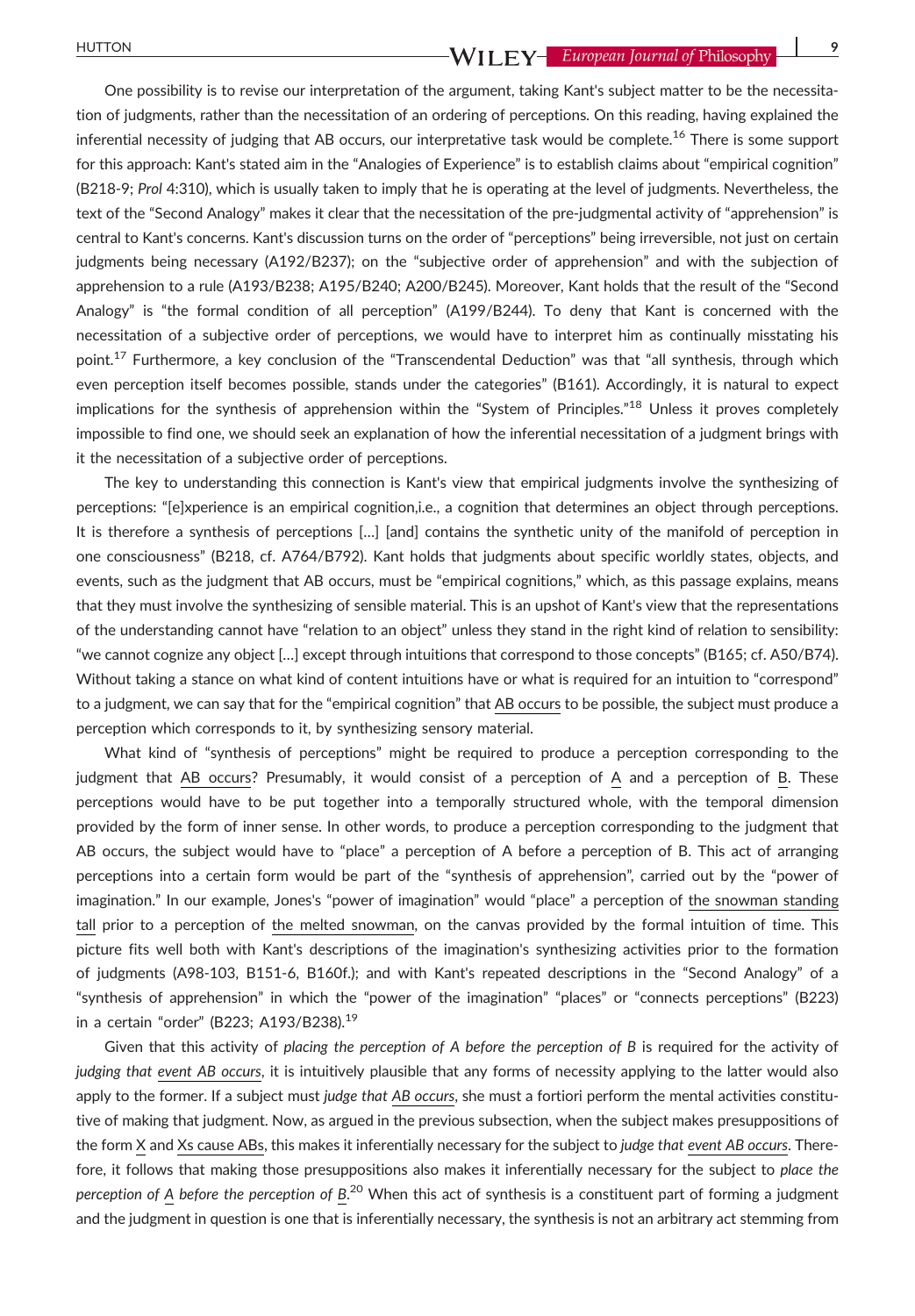idiosyncrasies of the subject. Rather, it is necessary in just the same sense that the judgment itself is necessary. The presuppositions that render the judgment inferentially necessary also render the subjective order of perceptions inferentially necessary: The activity of placing the perceptions in that order becomes something that the subject must do, given her assent to the premises of the causal inference.

We now have a full account of the mental activities that, according to Kant, render the representation of objective temporal order possible: The subject makes certain causal presuppositions; these presuppositions render it inferentially necessary for the subject to draw the conclusion that a certain event occurs and thereby render inferentially necessary the particular subjective order of perceptions that is required for drawing that conclusion. In the next section, we look more closely at the central term in this account, namely, inferential necessitation.

# **5** | **INFERENTIAL NECESSITATION IS NORMATIVE NECESSITATION**

In what sense, for Kant, *must* a subject assent to the conclusion of a causal inference for which she believes the premises? In what sense *must* she place her perceptions in the subjective order that is "inferentially necessary"? This section argues that the "must" is normative. The necessitation of judging that AB occurs and of performing the acts of synthesis constitutive of making that judgment is a matter of epistemic normativity.

"Normativity" is not a term used by Kant (though he does use the term "norm" in the sense of "model or guideline for assessment"<sup>21</sup>); so let me first pre-empt the worry that it is anachronistic to claim that normativity plays a central role in the "Second Analogy." Normative facts or statements are those that deal in "oughts," "shoulds," reasons, duties, and so on. In several contexts throughout his critical philosophy, Kant draws distinctions between what, in modern parlance, we can call the normative and the non-normative. Consider the contrast between "natural philosophy" and "moral philosophy" presented in the *Groundwork:* "the first [determines certain laws] as laws in accordance with which everything happens, the second [determines certain laws] as laws in accordance with which everything ought to happen" (4:387f.). Another such contrast occurs when Kant introduces the "maxims of the power of judgment": "they do not say what happens,i.e., in accordance with which rule our powers of cognition actually perform their role and how things are judged, but rather how they ought to be judged" (5:182). Other cases in which Kant draws this distinction include his remarks about the nature of logic (see below), the kind of necessity to which aesthetic judgments are subject (*KU* 5:239), and perhaps (though this is controversial) the famous distinction between "questions about what is lawful (*quid juris*)" and "[questions] which concern the facts (*quid facti*)" (A84/B116, amended), that is, the distinction between the way we use certain concepts and the way that we would be "justified" to use them (A84/B116). The modern term "normativity" gives us a useful way to designate one side of Kant's contrast, picking out claims concerning what we "ought" to do or would be "justified" to do, rather than what merely is.

I now explain the proposal that causal presuppositions normatively necessitate a judgment and a fortiori an ordering of perceptions. What difference do the causal presuppositions make, vis‐à‐vis the judgment that AB occurs? One important factor is that a subject who believes that X and that Xs cause ABs has conclusive reason to believe that AB occurs: those presuppositions *justify* that conclusion. The proposal is that for the judgment to be inferentially necessitated is for it to be justified in this way.

Is there any basis for ascribing this kind of view to Kant? The first piece of evidence is that Kant explicitly talks in terms of "justification" within the "Second Analogy":

*[A] rule is always to be found in the perception of that which happens, and it makes the order of perceptions that follow one another (in the apprehension of this appearance) necessary. […] This connection must therefore consist in the order of the manifold of appearance in accordance with which the apprehension of one thing (that which happens) follows that of the other (which precedes) in accordance with a rule. Only thereby can I be* justified *in saying of the appearance itself, and not merely of my apprehension, that a sequence is to be encountered in it, which is to say as much as that I cannot arrange the apprehension otherwise than in exactly this sequence. (A193/B238, emphasis added)*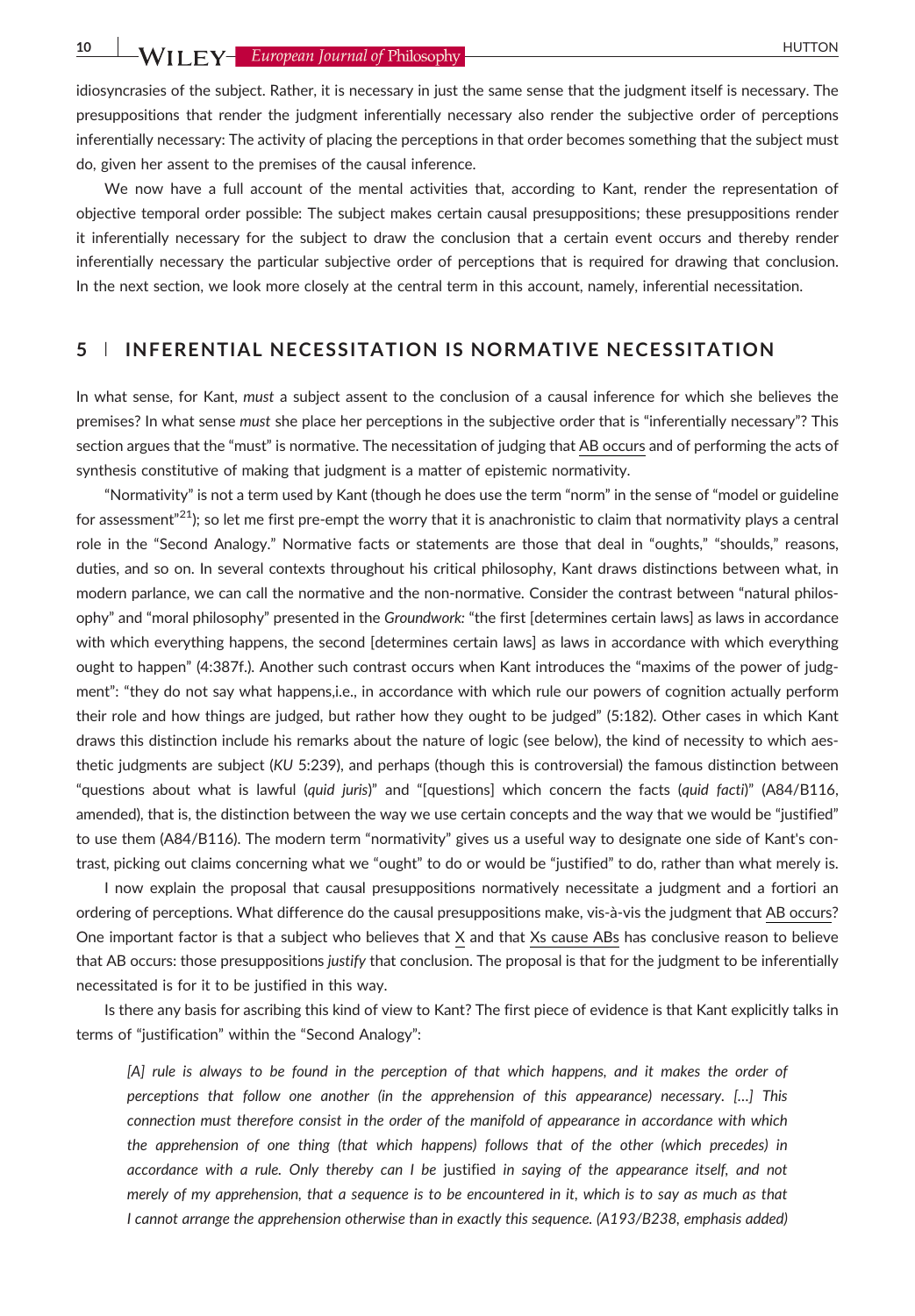Here, Kant begins by repeating the claim that the representation of events is only possible when the "order of perceptions" is rendered "necessary." Next, he asserts that this necessity can only be created by positing a causal connection between a state "which precedes" and the event itself. Finally, Kant explains that the difference made by positing this causal relation is that the subject is "thereby justified" in making the claim that an event has occurred. Explicitly, it is the epistemic or justificatory role of the causal presuppositions that is crucial in rendering the "order of perceptions" "necessary."

This language of "justifying" is repeated in his second exposition of the argument:

*If, therefore, we experience that something happens, then we always presuppose that something else precedes it, which it follows in accordance with a rule. For without this I would not say of the object that it follows, since the mere sequence in my apprehension, if it is not, by means of a rule, determined in relation to something preceding, does not* justify *any sequence in the object. (A195/B240, emphasis added)*

Without making the causal presuppositions, Kant writes, the subject would not be justified in making a claim that there is a "sequence in the object", that is, an objective order of states. The difference that the presuppositions make is a matter of what they "justify." These passages strongly support the conclusion that the causal presuppositions' "necessitation" of a particular ordering of perceptions is a matter of epistemic normativity.

The same conclusion is also supported by Kant's apparently normative conception of the laws of logic. As argued in Section 5, the necessitation of a judgment by causal presuppositions turns on the inference-rules governing the hypothetical conditional. In the *Jäsche Logik*, we find the following characterization of the rules of logic:

*Logic is […] a science of the* correct *use of the understanding and of reason in general, not subjectively, however,i.e., not according to empirical (psychological) principles of how the understanding does think, but objectively,i.e., according to principles a priori for how it ought to think. (9:16, amended, emphasis added)* 

*In logic [...] the question is not about [...] how we do think, but how we* ought *to think ... In logic we do not want to know how the understanding is and does think and how it has previously proceeded in thought, but rather how it* ought *to proceed in thought. (9:14, emphasis added)*

In both passages, Kant draws the normative/non‐normative distinction and firmly locates the laws of logic on the normative side. Tolley (2006) has raised doubts over whether these remarks about the nature of logic represent "Kant's 'considered' or 'mature' ('Critical') position" (p. 398). (Tolley also raises substantive concerns, which are discussed below in Section 6.) However, the hypothesis that these remarks are remnants of a pre‐Critical view is belied by the existence of similar remarks in lecture-transcripts from the Critical period:

We can divide the laws of our understanding in the following way[:]

- 1. Rules for how we think.
- 2. Rules for how we ought to think.

*Sometimes we think completely wrong‐headedly. This use can never agree with the rules. This is the misuse of the understanding and is excluded here. Logic teaches the latter [i.e. rules for how we ought to think], namely, how to use the objective rules of our understanding. (*V‐Lo/Wiener *24:791, amended)22*

*Logical rules are not ones according to which we think, but according to which we ought to think. (*V‐Lo/Dohna *24:694)*

Kant holds that we often fail to think in accordance with the logical laws laid out in the course of the lectures. But the principles of logic are not descriptions of how we happen to think. Rather, they constitute standards for how we ought to think. Kant links this normative conception of logic with his notion of "critique":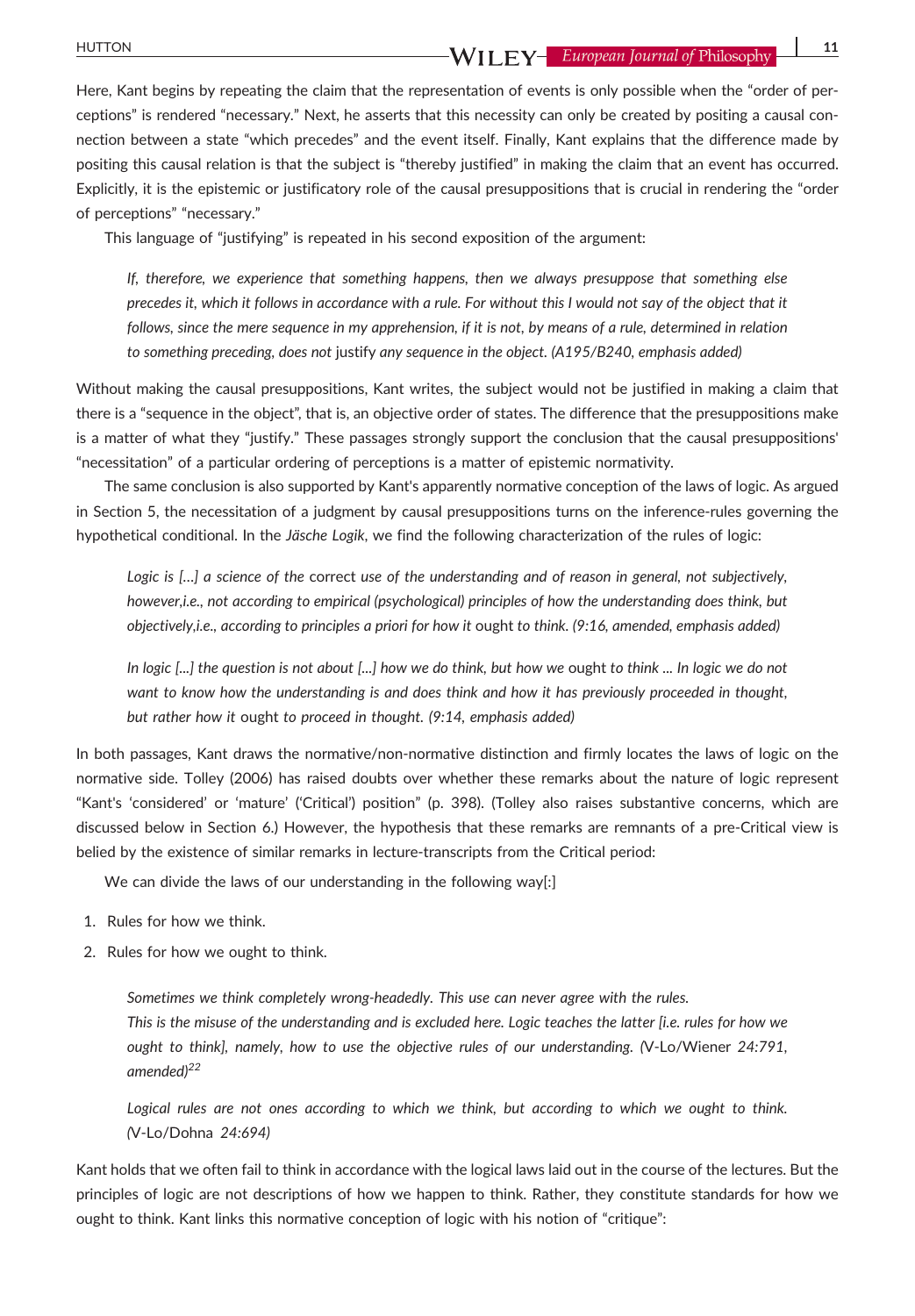*[Logic] is useful and indispensable as a* critique of cognition*, however, or for passing judgment on common as well as on speculative reason, not in order to teach it, but only to make it* correct *and in agreement with itself. (*Log *9:20, Kant's emphasis; cf.* Log *9:15,* Log *9:16,* V‐Lo/Wiener *24:792,* V‐Lo/Dohna *24:694f.)*

Far from being a remnant of Kant's pre‐Critical thought, his normative conception of logic is intimately connected with his mature conception of philosophy as providing a critique of our mental faculties. The procedure appears to be this: first, we reflect on the nature of the understanding and identify principles that are universally valid, rather than being plausible only due to some bias that we happen to have.<sup>23</sup> Next, we use this body of principles as a "doctrine" for "critiquing" the actual patterns of thought of ourselves and others. This step may be supplemented by empirical discoveries about what errors we are most prone to make. Kant terms this empirically informed project "applied logic" (A53/B77, *Log* 9:18). We would therefore be unjustified in taking Kant's remarks on the normativity of logic to be a remnant of his pre‐Critical views. Rather, we should try to accommodate Kant's mature characterization of logic as another facet of his critical project, in which reflecting on the nature of our faculties provides us with certain epistemic standards, which can then be used to root out error. Kant holds that the principles of logic, and a fortiori the rules of hypothetical inference, are normative in character, providing standards of "how we ought to think" (*Log* 9:14).

To sum up the argument of this section, we have found significant textual evidence that inferential necessitation is a form of epistemic normativity. This evidence was found both in the "Second Analogy" and in Kant's general statements about the nature of logical laws. The sense in which Jones *must* draw the conclusion of a hypothetical syllogism when he believes its premises is that he *ought* to draw that conclusion and will be open to epistemic criticism if he does not. Making causal presuppositions imposes a normative structure on the subject's mental operations. It is this normative necessity that removes the arbitrariness of these operations, thereby enabling objective purport. Once Jones presupposes that the sun is shining on the snowman and that sunshine causes snowmen to melt, his judgment that the snowman melts is not made arbitrarily but on the basis of a conclusive reason. Similarly the synthesis of perceptions required to make that judgment—placing a perception of the snowman standing tall before a perception of the melted snowman—is not an arbitrary activity stemming from the subjective constitution of Jones's mind, but an activity that is normatively necessary. This normatively necessary subjective order is the feature of Jones's perception in virtue of which it represents an objective temporal sequence.

# **6** | **OBJECTION: NORMATIVITY AND THE POSSIBILITY OF DEVIATION**

We found ample textual evidence that inferential necessity is normative. However, Tolley (2006) argues that we cannot coherently attribute to Kant the claim that logical rules are normative. This section deals with Tolley's objection.

Tolley argues that Kant is committed to the following claims:

- 1. For a rule to be normative for a subject, it must be possible for the subject to deviate from that rule.
- 2. It is not possible for thinkers to deviate from the rules of logic.

From these commitments, it follows that it would be incoherent for Kant to hold that the rules of logic are normative for thinkers. I will not question Kant's commitment to  $(1)$ ,<sup>24</sup> but will argue that Tolley is wrong to attribute (2) to him.

What would it mean for a thinker to deviate from the laws of logic? Focusing on the laws relevant to our topic, logic sets out which forms of inference are valid. To deviate from these laws would simply be to make an invalid inference. If Kant holds that it is possible for thinkers to make invalid inferences, then he is not committed to (2).

Is there evidence that Kant thinks that it is possible to make an invalid inference? Kant's discussion of "logical illusion" in *KrV* clearly shows his commitment to the idea that we sometimes make invalid inferences, which offend against certain logical rules: "Logical illusion, which consists in the mere imitation of the form of reason (the illusion of fallacious inferences) arises solely from a failure of attentiveness to the logical rule" (A296/B353). Consequently, one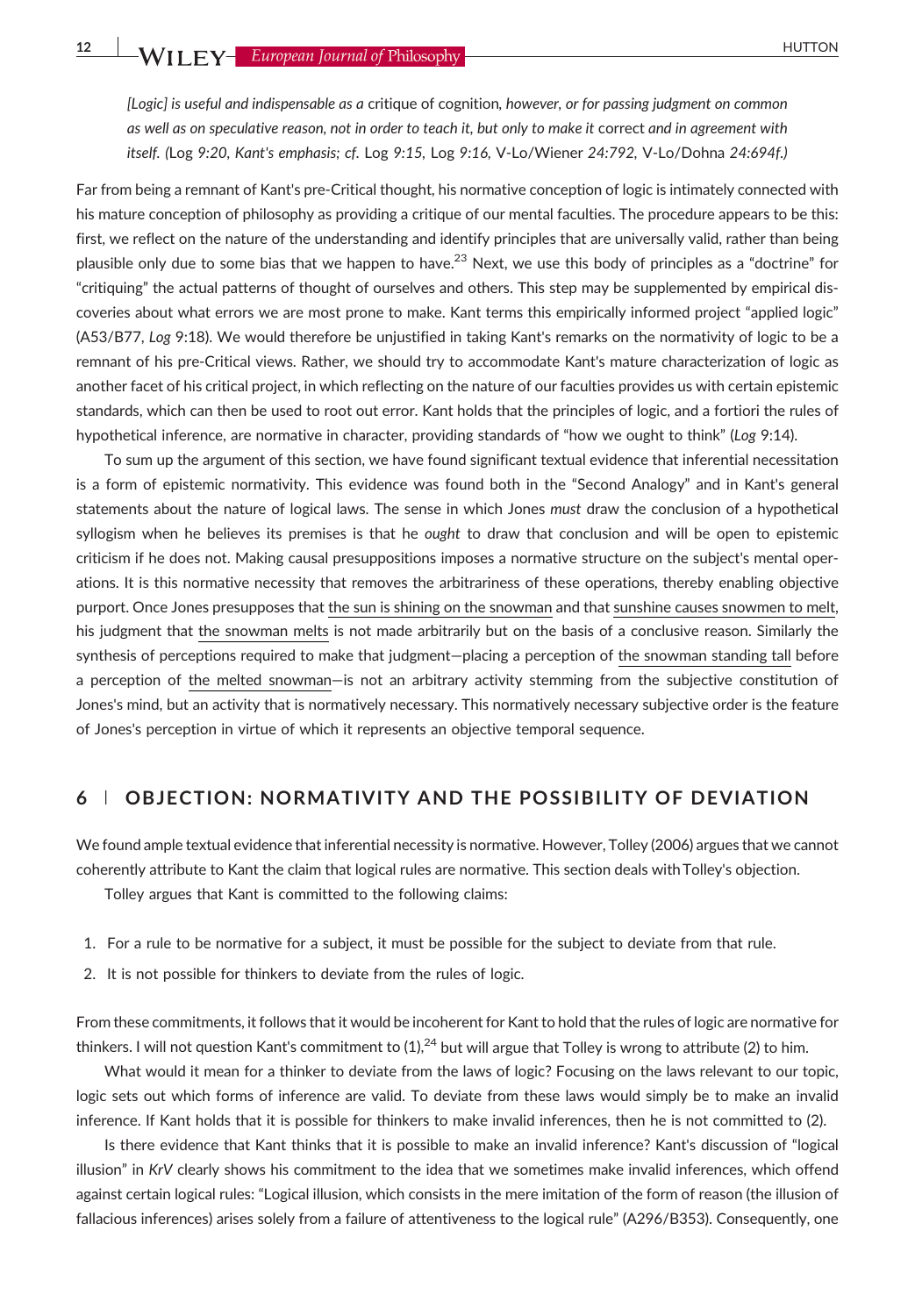of the tasks of formal logic is to "discover false illusion in the form of syllogisms" (A333/B390). Similarly, at least some of the errors Kant identifies in the "Dialectic" arise from fallacious inference—the "Paralogisms" are the result of making a "fallacious inference [*Fehlschluss*]" due to an ambiguous term in the premises (A341/B399); and similarly the "cosmological syllogism" that produces the "Antinomies" is a "mistake" arising from an ambiguous term. The *Hechsel Logic* also shows Kant describing formally invalid inferences not as impossible but as "erroneous or false":

*In regard to truth, the* syllogismus *is divided into true, and erroneous or false. An inference can be false, in such a way that the error lies either* in materia *or* in forma*. The inference suffers from an error […]* in forma *if the* consequentia *is drawn falsely from true premises. (*V‐Lo/Hechsel*, LV 2:455)*

*The propositions in an inference can be true, but the inference can nonetheless be false as to form,i.e., a fallacy. (*V‐Lo/Hechsel*, LV 2:469)*

Kant consistently endorses the possibility of deviating from the laws of valid inference, and hence denies (2) vis‐à‐vis these rules. Indeed, the notion that humans are naturally driven to certain violations of the rules of correct inference is central to his conception of reason. It follows that there is no reason to think that Kant denies that the rules for valid hypothetical syllogisms can be violated by thinkers.<sup>25</sup> We can reject Tolley's argument against the normativity of this logical rule and uphold the suggestion that the causal presuppositions X and Xs cause ABs make it normatively necessary for the subject to judge that AB occurs.

Tolley (2006) backs up his claim that it is impossible for thinkers to deviate from the rules of logic by contrasting the activity of thinking with the activities governed by moral laws (p. 374). In the moral case, humans have a capacity to choose freely whether or not to obey the laws, while in thought we seem to have no such "*Willkür*‐correlate." How can we reconcile this point with the thesis that rules of causal inference are normative? For our purposes it makes sense to discuss this vis‐à‐vis causal inference, rather than reasoning in general. Is there a "Willkür-correlate" in play in the domain of causal inference?

To answer this question, we need to understand what kind of "*Willkür*‐correlate" is required for normative constraint. Kant elucidates the term "choice [*Willkür*]" as "[t]he faculty of desire […] [i]nsofar as it is joined with one's consciousness of the ability to bring about its object by one's actions" (*MS 6:213*). This capacity is called free if it "can be determined by pure reason", that is, if it is capable of selecting maxims on the basis of their adherence to the moral law. But in humans, "choice [*Willkür*]" is also influenced by "sensible" factors, namely "inclination, or sensible impulse". As Tolley (2006) acknowledges, it is the fact that the faculty of desire is subject to these "possibly obstructive forces" (p. 373) that makes deviation from the moral law possible and thereby renders the moral law imperatively normative. We might be tempted to think that it is the element of "choice" that renders the moral law normative. However, Kant's position is that the combination of determination by a (self-imposed)<sup>26</sup> law and influence by "possibly obstructive forces" is the key ingredient for normativity. This is made manifest by Kant's explicit application of normative standards to other activities that are not within the purview of the "faculty of desire", notably aesthetic judgments (*KU* 5:239) and the systematizing activities of reason and reflective judgment (*KU* 5:182; Mudd, 2016). For Kant, normative constraint does not depend on the presence of a capacity for choice, but rather on the presence of "possibly obstructive forces."

Are "possibly obstructive forces" in play in the domain of causal inference? Yes. As discussed, making causal judgments about particular objects is not possible without a contribution from sensibility. It is for this reason that, in order to move from the premises X and Xs cause ABs to the conclusion AB occurs, a subject must carry out a certain synthesis of perceptions. Kant states in the introduction to the "Transcendental Dialectic" that once sensibility is in the frame, a force is in play that can cause the mind to deviate from the "laws of the understanding" (A350f./B294f.; cf. *Log* 9:53f.). Indeed, Tolley (2006) accepts that his argument has no force for domains in which the understanding works in tandem with other faculties such as sensibility (pp. 374, 399) and freely admits that logical rules may be normative when "applied" to those domains. Tolley fails to consider the possibility that the self-same formal laws that are discovered in pure logic might be normative for human subjects applying those laws in empirical judgment, but I see no reason for ruling this out. In the context of causal inference, sensibility constitutes the "possibly obstructive force" that makes deviation from logical rules possible and thereby qualifies them as normative.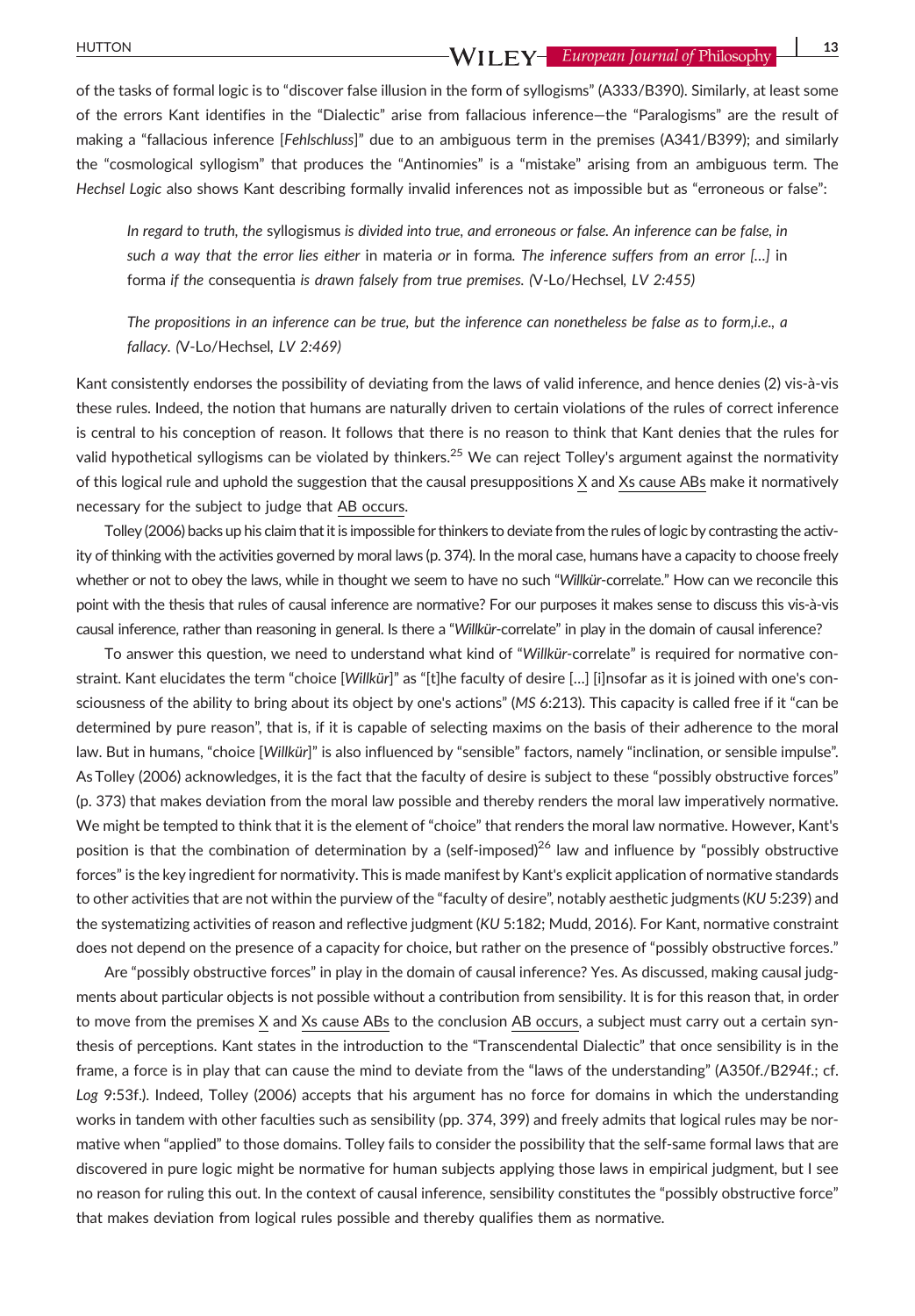# **7** | **CONCLUSION**

The necessitation of an ordering of perceptions is a form of inferential necessitation, resulting from the subject's causal presuppositions. This inferential necessitation is a form of epistemic normativity. The interpretation for which I have argued makes good sense of Kant's text, fits well with his argumentative aims and coheres closely with his broader position on the nature of causal inference. If correct, this interpretation shows that normative notions are in play right in the heart of Kant's "Transcendental Analytic" and that his conception of cognition turns at a crucial point on the idea that the mind's operations are normatively structured: It is this very normative structure, imposed by causal presuppositions and rules of logical inference, that enables the representation of objective temporal sequence. What's more, I have argued that to understand Kant's text, we have to see this normative structure as extending beyond the level of judgment and encompassing the "synthesis of apprehension" carried out by the imagination, in which sensible material is placed in a temporal order. I have therefore found support for Pollok's (2017) view that, for Kant, the "determination of sensibility" is subject to normative standards.

To further clarify this conclusion and to pre‐empt misunderstandings, let me emphasize what this conclusion is not. I have not argued that the Causal Principle is itself a normative principle. On the interpretation I have given, it is alethically necessary that, for all events AB and all subjects S, AB is only perceptible to S if S judges AB to be caused. A subject who places a perception of A before a perception of B without presupposing that something causes event AB does not thereby produce a perception of AB that is defective in some respect, but fails to produce a perception with objective temporal content. Therefore, the Causal Principle is a non-normative, alethic modal principle about perceptible events. Thus, my interpretation of the "Second Analogy" should not be taken as supporting Allison's (2004, p. xvi) and Pollok's (2017, p. 2) view that "synthetic judgments a priori" such as the Causal Principle serve as "norms" for cognition. On my view, it is *adherence* to the Causal Principle, not *being assessable* with regard to it, that conditions the possibility of objective temporal contents, and hence of objectively valid judgments about events. In this I agree with Pollok's (2017) claim that adherence to such principles is constitutive of "objective validity" in theoretical cognition (p. 10, 140f.). However, I see no reason to follow Pollok (2017) in claiming that the Causal Principle serves as a norm for judgments more broadly, for example, the judgment that God spontaneously created the world (p. 10, 140f.). As I see it, neither the "Transcendental Dialectic" nor Kant's positive account of rational faith bears out the claim that judgments can be shown to be defective simply by pointing out their deviation from "principles of pure understanding" (which are in any case restricted to the domain of appearances).<sup>27</sup>

Nevertheless, the interpretation for which I have argued provides some support for an extremely wide‐ranging interpretation of the role played by normativity in Kant's philosophy of mind. We have explored one area in which Kant insists that necessitation of the mind's operations is required for objective representation and found that the necessitation in question is provided by normative structures. Therefore, at least in the case of objective temporal contents, we have found Kant espousing the view that the contentfulness of mental states—of perceptions as well as judgments—depends on their having a particular normative status.

This specific thesis linking objective content to normative necessitation suggests that we should explore a more general thesis, like the view attributed to Kant by McDowell (1994), according to which normative necessitation is required for all kinds of objective content. The "Second Analogy" turns on the premise that the subjective order of perceptions cannot have objective purport if it is arbitrary, but there is textual evidence that Kant is committed to the general thesis that objective purport requires a necessitation of the mind's activities. In the "Second Analogy," it is normative necessitation that removes the arbitrariness; so perhaps when Kant writes that "our thought of the relation of all cognition to its object carries something of necessity with it […] which is opposed to our cognitions being determined at pleasure or arbitrarily [*aufs Geratewohl, oder beliebig*]" (A104), he means that all relation to objects requires normative necessitation (cf. A108, B218f., A191/B236).<sup>28</sup> On the other hand, it may be that only syntheses of "connection [*Verknüpfung, nexus*]" and not of "composition [*Zusammensetzung, compositio*]" require normative constraint in order to produce representations with objective purport—a possibility suggested by Kant's characterization of the former as "not arbitrary [*nicht willkürlich*]". If so, it would only be the representation of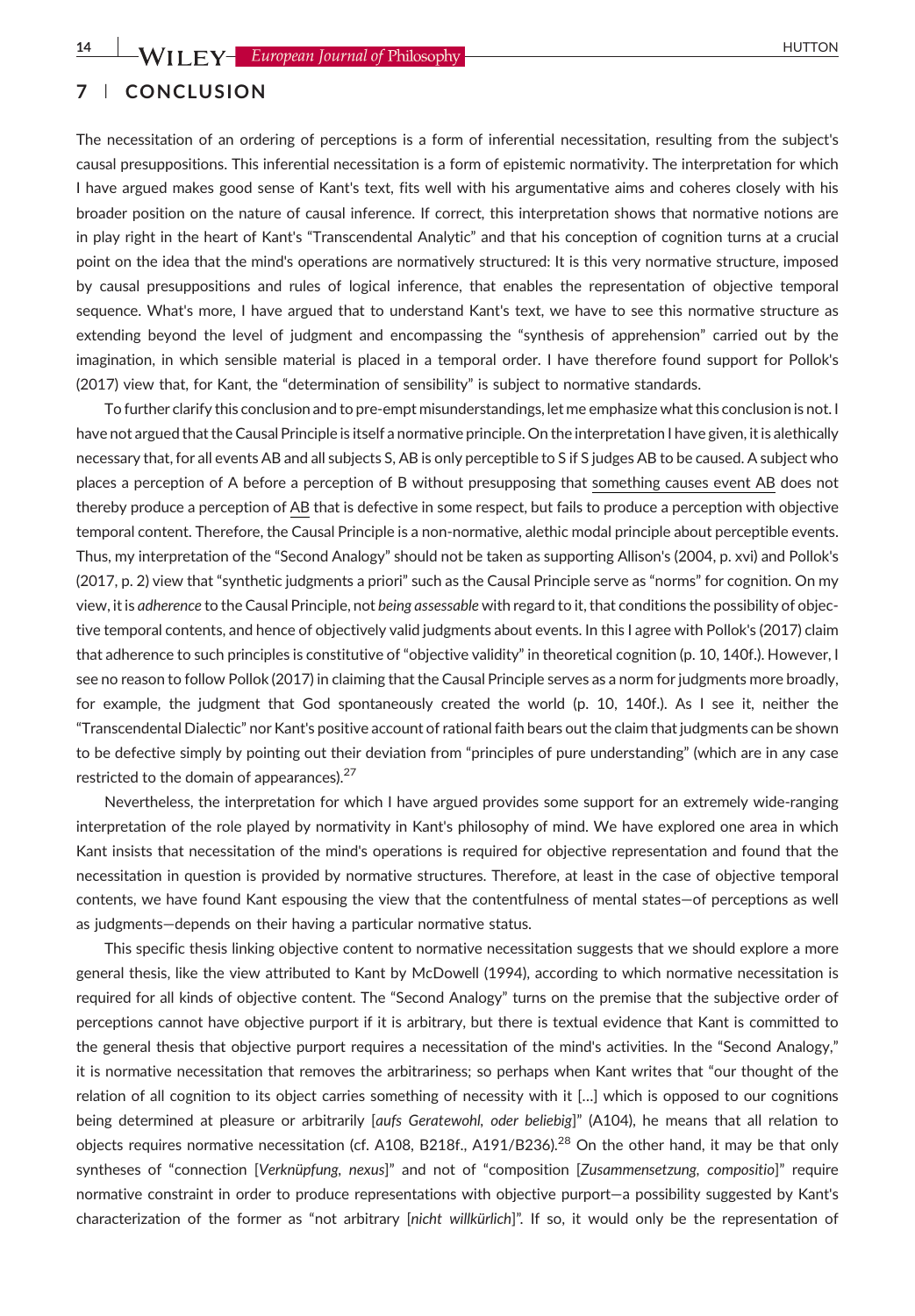necessary connections (rather than contingent existences) that requires normative constraint.<sup>29</sup> Such questions require further investigation. Starting points for expanding this investigation might include exploring whether normative notions are at work in the other "Analogies of Experience" and the rest of the "System of Principles" and providing a clearer account of how normative guidance of the "synthesis of apprehension" is possible.

### **ACKNOWLEDGEMENTS**

I am indebted to Stefan Hagemann, Simon Schüz, Luz Christopher Seiberth, and an audience at the Moral Sciences Club, Cambridge, for comments on an initial version. Many thanks to Rachel Robertson; Tobias Rosefeldt; an audience at the Klassische Deutsche Philosophie group, Humboldt‐Universität, Berlin; the editorial committee of the Journal of the History of Philosophy; and two anonymous reviewers for the European Journal of Philosophy for searching and insightful comments on full drafts. Thanks to Nina de Puy Kamp for help with proof reading. I gratefully acknowledge financial support from the Leverhulme Trust and the Arts and Humanities Research Council.

### **ENDNOTES**

- $1$  I follow Burge (2010) in using underlining to denote mental contents.
- <sup>2</sup> Cf. B233, A190/B235, A198/B243 and A201/B246.
- <sup>3</sup> I hereby adopt a semantic rather than epistemic reading of Kant's point, *pace* Beck (1978) and Guyer (1987). Watkins (2005) argues that epistemic readings of the "Second Analogy" will inevitably result in circularity, a contention borne out by Van Cleve's (1999, pp. 128–132) attempt to repair Beck's epistemic reading.
- <sup>4</sup> Strawson (1966) describes the subjective order as being a matter of "logical" rather than "causal" necessity (p. 136) but since it is contingent on facts about the causal processes which produce perception, it is more accurately classified as causal necessity. Cf. Van Cleve (1973, p. 82).
- <sup>5</sup> I use the term "recognize" in order to gloss over the fact that Beck gives the argument an epistemic rather than semantic reading. Cf. n. 3.
- <sup>6</sup> Cf. Van Cleve (1999).
- $<sup>7</sup>$  In anv case, Van Cleve argues that the argument as he reconstructs it is not cogent.</sup>
- <sup>8</sup> Further grounds for pessimism about 'causal necessitation' readings are provided by Van Cleve's (1973, pp. 84–87) criticism of Dryer.
- <sup>9</sup> Second exposition = A194f./B239f.; third exposition = A198‐201/B243‐6. I follow Longuenesse's (2005) numbering (pp. 253–258).
- $10$  I set aside the fraught question of how Kant gets from causal rules to universal causal laws. In my view, Kant holds that the concept of causation analytically entails causation according to universal laws (B5, A91/B124, *G* 4:446, *KU* 5:195, *RGV* 6:35).
- <sup>11</sup> Must the subject's causal assumptions match the physical laws which Kant (in *MAN*) argues are transcendentally necessary? In my view, Kant holds that all subjects' experience necessarily conforms to these laws and that the transcendental philosopher can discover this fact and these laws by reflecting on the preconditions of experience (as Kant does in *MAN*). Nevertheless, this is compatible with many subjects failing to believe those laws, or even believing divergent laws, for example, Aristotelian physics. Therefore, Kant does not hold that subjects always make causal assumptions that are in line with the physical laws derived in *MAN* (though any assumptions contrary to them will in fact be false).
- $12$  These sections deal most explicitly with reason's attempts to unify the judgments and concepts delivered by the understanding, but Kant also writes that the "regulative use" of the "transcendental ideas" "direct[s] the understanding to a certain goal respecting which the lines of direction of all its rules converge at one point" (A644/B672) and that "without ["the law of reason to seek unity"] we would have […] no coherent use of the understanding" (A651/B679). In other words, the drive towards unity is operative at the initial stage of forming causal hypotheses (examples of which are given at A646/B674 and A662f./B690f.), not just the subsequent stage of revising these in pursuit of systematicity.
- $13$  Kant holds that most effects start as soon as their causes are present, but that since events have a temporal duration, they nevertheless "follow" their causes in an important sense (A202f./B247‐9).
- $14$  Kannisto (2017, pp. 510-2) argues that causal inferences are not possible until the move from causal rules to universal causal laws has been made. The passages cited, which demonstrate that for Kant the mere applicability of the concept of cause supports hypothetical inferences, suggest either that Kannisto is wrong to ascribe this view to Kant or that the concept of cause entails lawful causation (cf. n. 10).
- <sup>15</sup> Fourth exposition = A201f./B246f.. Cf. note 9.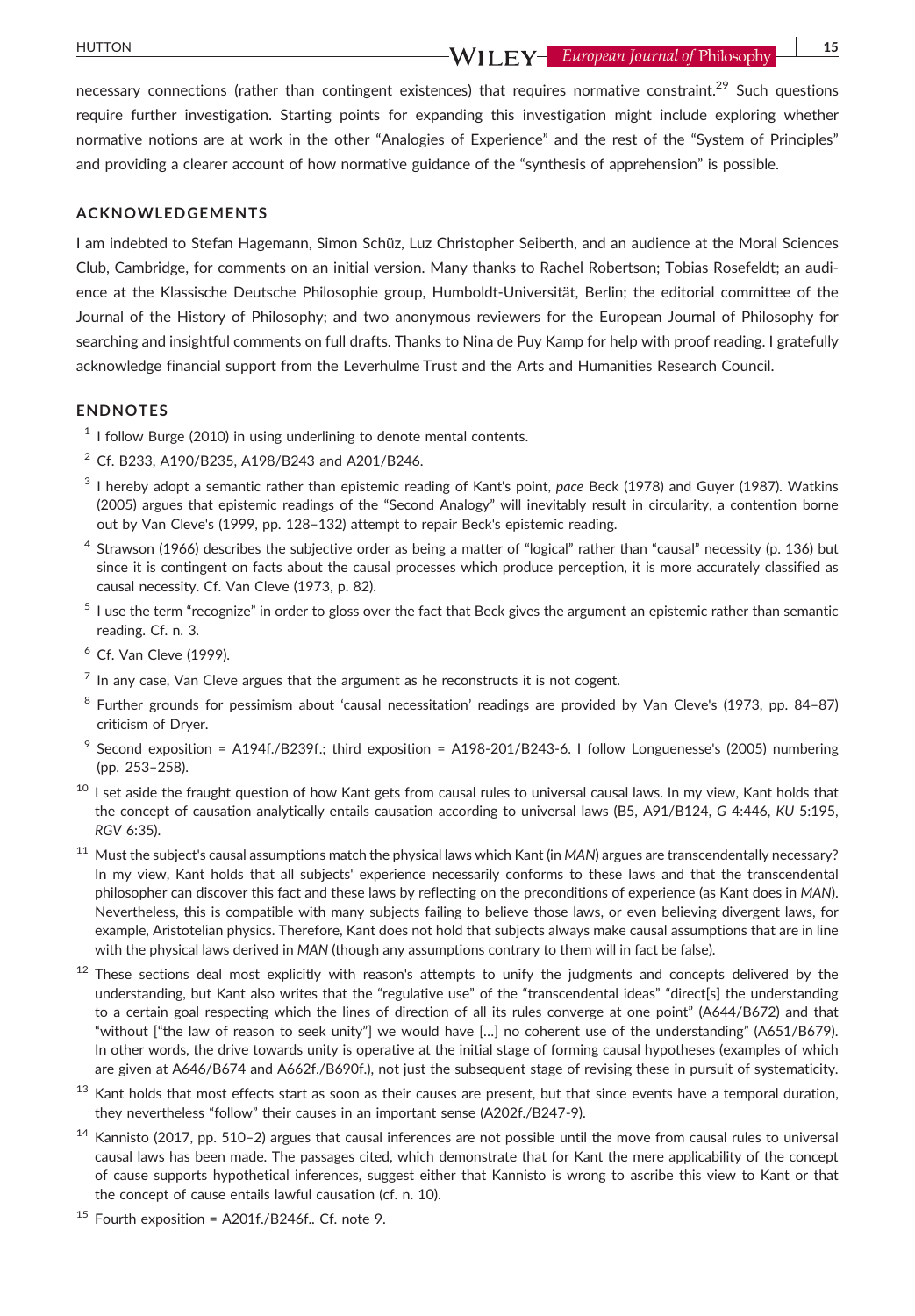- <sup>16</sup> For independent reasons, Allison (2004) takes this route (p. 230).
- <sup>17</sup> Commenting on Kant's use of the phrase "rule of apprehension" (A191/B236), Allison (2004) accuses Kant of being "misleading" (p. 234). However, he seems to underestimate the frequency of passages that jar with his reading.
- <sup>18</sup> Thanks to an anonymous reviewer for this point.
- $19$  Does this view of the imagination's activities commit me to a "conceptualist" interpretation of Kant? No. The account does not deny that the content of intuitions includes features which cannot be represented by concepts (cf. Allais, 2009; Tolley, 2013). Nor does it claim that individual intuitions would be impossible without acts of synthesis (cf. McLear, 2014; Tolley, 2013). Nor does the account deny that temporally extended sequences of intuition could be produced without a contribution from the understanding—intuitions could be placed in a temporal sequence by merely associative processes (cf. Hanna, 2005). However, I do read Kant as insisting that those associative processes would not produce perceptions with *objective* temporal contents, an interpretation which seems obligatory for understanding the 'Second Analogy'. The account is therefore not entirely neutral about the relation between sensibility and understanding: I maintain that perceptions produced in the context of activities that also implicate the understanding can have a certain kind of content which perceptions produced independently of the understanding would lack. However, this thesis is quite compatible with all but the most extreme of nonconceptualist positions.
- <sup>20</sup> If inferential necessitation behaves like an alethic necessity operator, then this is a consequence of the Distribution Axiom:  $\Box$  ("Judging AB is inferentially necessary."),  $\Box$ ( $\Box \rightarrow$  P) ("In order to judge AB, one must place A before B."),  $\Box$ (J  $\rightarrow$  P)  $\rightarrow$   $(\Box J \rightarrow \Box P)$  (an instance of the Distribution Axiom)  $\vdash \Box P$  ("Placing A before B is inferentially necessary"). Alternatively, if inferential necessitation behaves like a deontic obligation operator (as I will argue), then the same follows by an analogue of the Hypothetical Imperative. One ought to judge AB. Placing A before B is a necessary means to judging AB. If one ought to φ, then one ought also to carry out the means necessary for φ‐ing. Therefore, one ought to place A before B.
- <sup>21</sup> *KU* 5:239; *Log* 9:15. See also Pollok (2017, p. 2).
- <sup>22</sup> Instead of "Logic teaches the latter," Young has "Logic teaches this last" for "*die Logik lehrt das Letzte*," thereby obscuring Kant's meaning.
- <sup>23</sup> It is this that explains Kant's insistence that pure logic is independent of the discoveries of empirical psychology. We will return to the question of whether it is possible for the mind to deviate from these rules in Section 6.
- $24$  Lu-Adler (2017, p. 207) proposes distinguishing between imperatival and evaluative normativity. While it is clear that Kant endorses (1) for imperatival normativity—facts about what subjects should do—it is doubtful whether he does so for evaluative normativity—facts about the goodness of things. Leech (2017, pp. 366f.) defends the normativity of logic in Kant by decoupling normativity and possible deviation in this way. However, since I interpret inferential necessitation as imperatival, I accept (1) for the purposes of discussion.
- <sup>25</sup> See Lu-Adler (2017, pp. 211-213) and Leech (2017, pp. 356-363) for additional argument that Kant endorses the possibility of illogical thought.
- $^{26}$  It is bevond our scope to discuss whether the laws of the understanding are self-imposed in a similar fashion to the moral law. Note that Kant writes that theoretical reason "must regard itself as the author of its principles" (*G* 4:448); and that "freedom in thinking signifies the subjection of reason to no laws except those which it gives itself" (*WDO* 8:145). Cf. Förster (2011, p. 124).
- $27$  Thanks to an anonymous reviewer for pressing me to clarify this.
- <sup>28</sup> Cf. Ginsborg (2008, p. 73).
- <sup>29</sup> My thanks to an anonymous reviewer for suggesting this possibility.

### **ORCID**

*James Hutton* <https://orcid.org/0000-0002-7779-6874>

## **REFERENCES**

### **Kant's works**

References to the *Critique of Pure Reason* follow the A/B pagination; to other works, the pagination of *Kant's Gesammelte Schriften*, vols. 1–29 (Berlin: de Gruyter, 1902‐) and Pinder, T. (Ed.) (1998). *Logik Vorlesung: Unveröffentlichte Nachschriften* ('LV'). Hamburg: Felix Meiner. Abbreviations follow the Kant‐Gesellschaft's conventions ([http://www.kant](http://www.kant-gesellschaft.de/en/ks/e_HinweiseAutorenSiglen_neu.pdf)‐gesellschaft.de/ [en/ks/e\\_HinweiseAutorenSiglen\\_neu.pdf](http://www.kant-gesellschaft.de/en/ks/e_HinweiseAutorenSiglen_neu.pdf)) with one additional abbreviation: *'V‐Lo/Hechsel'* for *Logik Hechsel* (LV 2). Translations follow the Cambridge editions unless noted.